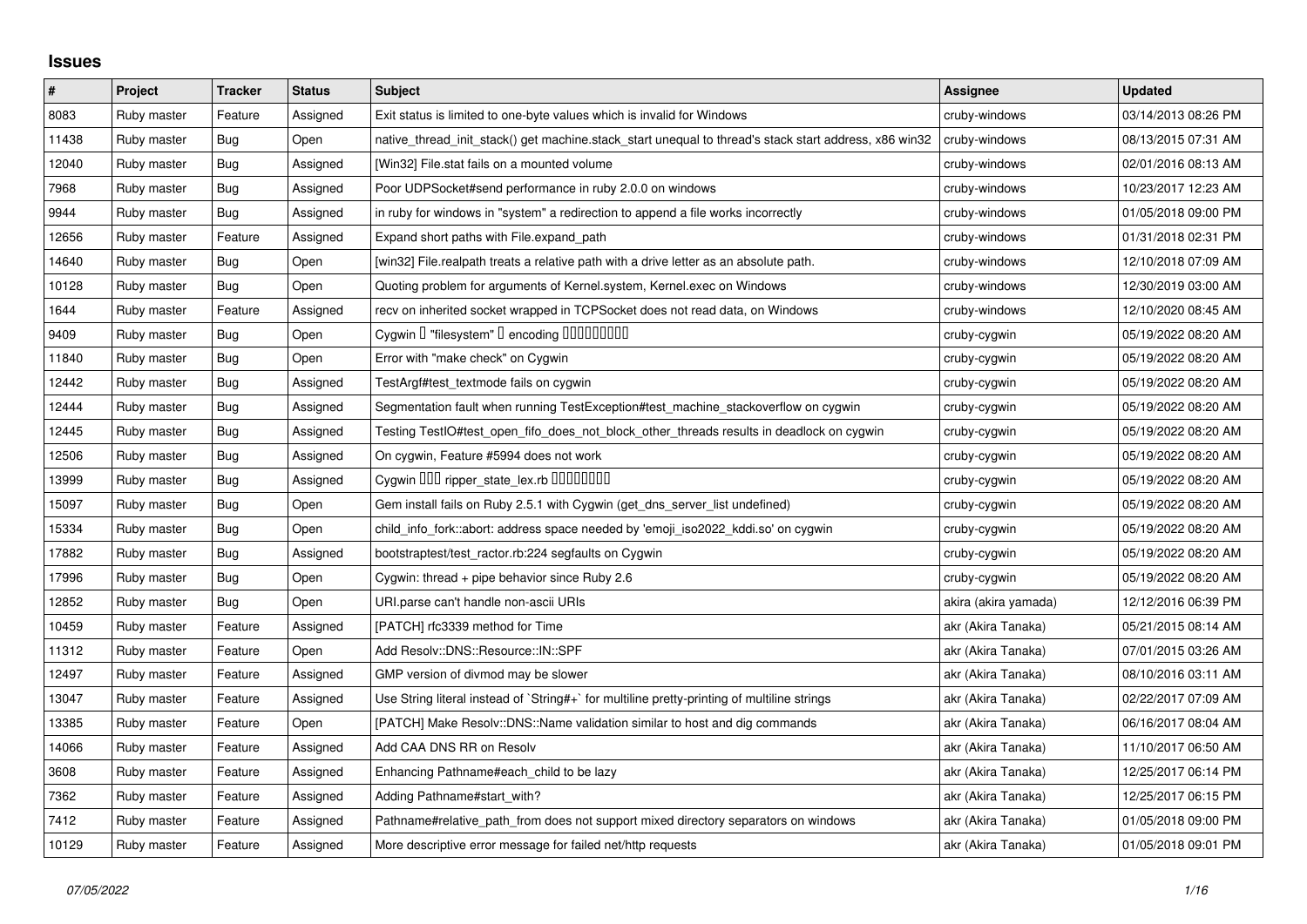| $\sharp$ | Project     | <b>Tracker</b> | <b>Status</b> | <b>Subject</b>                                                                                              | <b>Assignee</b>                     | <b>Updated</b>      |
|----------|-------------|----------------|---------------|-------------------------------------------------------------------------------------------------------------|-------------------------------------|---------------------|
| 10580    | Ruby master | <b>Bug</b>     | Open          | TestProcess#test_deadlock_by_signal_at_forking fails on ARM                                                 | akr (Akira Tanaka)                  | 12/30/2019 03:00 AM |
| 16985    | Ruby master | Feature        | Open          | Improve `pp` for `Hash` and `String`                                                                        | akr (Akira Tanaka)                  | 06/26/2020 09:51 AM |
| 17154    | Ruby master | Misc           | Open          | Update Pathname Documentation to Clarify Expected Behavior                                                  | akr (Akira Tanaka)                  | 09/05/2020 01:18 PM |
| 10637    | Ruby master | Feature        | Assigned      | Puppet orchestration on vagrant fails with Error: Non-HTTP proxy URI                                        | akr (Akira Tanaka)                  | 09/23/2020 10:23 PM |
| 17173    | Ruby master | Feature        | Open          | open-uri I ciphers IIIIIII                                                                                  | akr (Akira Tanaka)                  | 09/25/2020 09:17 AM |
| 11322    | Ruby master | Feature        | Assigned      | OpenUri: RuntimeError: HTTP redirection loop                                                                | akr (Akira Tanaka)                  | 11/13/2020 03:52 AM |
| 14922    | Ruby master | Feature        | Assigned      | Resolv getaddresses ignores AAAA records for IPv6                                                           | akr (Akira Tanaka)                  | 11/13/2020 04:01 AM |
| 16937    | Ruby master | Feature        | Assigned      | Add DNS over HTTP to Resolv                                                                                 | akr (Akira Tanaka)                  | 12/10/2020 09:15 AM |
| 17569    | Ruby master | Misc           | Open          | uri` lib maintainership                                                                                     | akr (Akira Tanaka)                  | 01/23/2021 10:42 AM |
| 13513    | Ruby master | Bug            | Assigned      | Resolv::DNS::Message.decode hangs after detecting truncation in UDP messages                                | akr (Akira Tanaka)                  | 03/08/2021 11:35 PM |
| 17297    | Ruby master | Feature        | Assigned      | Feature: Introduce Pathname.mktmpdir                                                                        | akr (Akira Tanaka)                  | 08/30/2021 06:51 AM |
| 17296    | Ruby master | Feature        | Assigned      | Feature: Pathname#chmod use FileUtils.chmod instead of File                                                 | akr (Akira Tanaka)                  | 08/30/2021 06:51 AM |
| 17294    | Ruby master | Feature        | Assigned      | Feature: Allow method chaining with Pathname#mkpath Pathname#rmtree                                         | akr (Akira Tanaka)                  | 08/30/2021 06:52 AM |
| 17295    | Ruby master | Feature        | Assigned      | Feature: Create a directory and file with Pathname#touch                                                    | akr (Akira Tanaka)                  | 09/28/2021 01:20 AM |
| 18450    | Ruby master | Feature        | Assigned      | Force break in prettyprint                                                                                  | akr (Akira Tanaka)                  | 12/29/2021 02:02 PM |
| 17473    | Ruby master | Feature        | Open          | Make Pathname to embedded class of Ruby                                                                     | akr (Akira Tanaka)                  | 01/07/2022 09:25 AM |
| 18651    | Ruby master | <b>Bug</b>     | Open          | oob access in CP51932 -> CP50220 transcoder                                                                 | akr (Akira Tanaka)                  | 03/23/2022 01:17 PM |
| 18654    | Ruby master | Feature        | Open          | Enhancements to prettyprint                                                                                 | akr (Akira Tanaka)                  | 05/12/2022 01:44 PM |
| 8445     | Ruby master | Bug            | Assigned      | IO.open and IO#set_enconding does not support :fallback option                                              | akr (Akira Tanaka)                  | 06/14/2022 06:02 AM |
| 14917    | Ruby master | Misc           | Assigned      | Add RDoc documents to tar ball                                                                              | aycabta (aycabta.)                  | 07/21/2018 09:29 AM |
| 13604    | Ruby master | Feature        | Assigned      | Exposing alternative interface of readline                                                                  | aycabta (aycabta .)                 | 01/20/2020 05:34 AM |
| 15371    | Ruby master | Feature        | Assigned      | <b>IRB with ARGV</b>                                                                                        | aycabta (aycabta.)                  | 02/14/2020 11:35 AM |
| 18459    | Ruby master | Feature        | Assigned      | IRB autocomplete dropdown colour options                                                                    | aycabta (aycabta.)                  | 01/05/2022 02:15 AM |
| 9507     | Ruby master | <b>Bug</b>     | Open          | Ruby 2.1.0 is broken on ARMv5: tried to create Proc object without a block                                  | charliesome (Charlie<br>Somerville) | 01/05/2018 09:00 PM |
| 6351     | Ruby master | Bug            | Assigned      | transcode table generator does not support multi characters of Unicode                                      | duerst (Martin Dürst)               | 12/25/2017 06:15 PM |
| 7742     | Ruby master | <b>Bug</b>     | Open          | System encoding (Windows-1258) is not recognized by Ruby to convert back to UTF-8                           | duerst (Martin Dürst)               | 12/25/2017 06:15 PM |
| 17400    | Ruby master | <b>Bug</b>     | Open          | Incorrect character downcase for Greek Sigma                                                                | duerst (Martin Dürst)               | 12/17/2020 06:56 AM |
| 16842    | Ruby master | Bug            | Assigned      | inspect` prints the UTF-8 character U+0085 (NEXT LINE) verbatim even though it is not printable             | duerst (Martin Dürst)               | 02/26/2021 05:43 AM |
| 18337    | Ruby master | Bug            | Assigned      | Ruby allows zero-width characters in identifiers                                                            | duerst (Martin Dürst)               | 11/24/2021 09:13 AM |
| 13671    | Ruby master | Bug            | Assigned      | Regexp with lookbehind and case-insensitivity raises RegexpError only on strings with certain<br>characters | duerst (Martin Dürst)               | 11/30/2021 04:42 AM |
| 18601    | Ruby master | Bug            | Open          | Invalid byte sequences in Big5 encodings                                                                    | duerst (Martin Dürst)               | 02/23/2022 07:59 AM |
| 18639    | Ruby master | Feature        | Open          | Update Unicode data to Unicode Version 15.0.0                                                               | duerst (Martin Dürst)               | 03/22/2022 07:38 PM |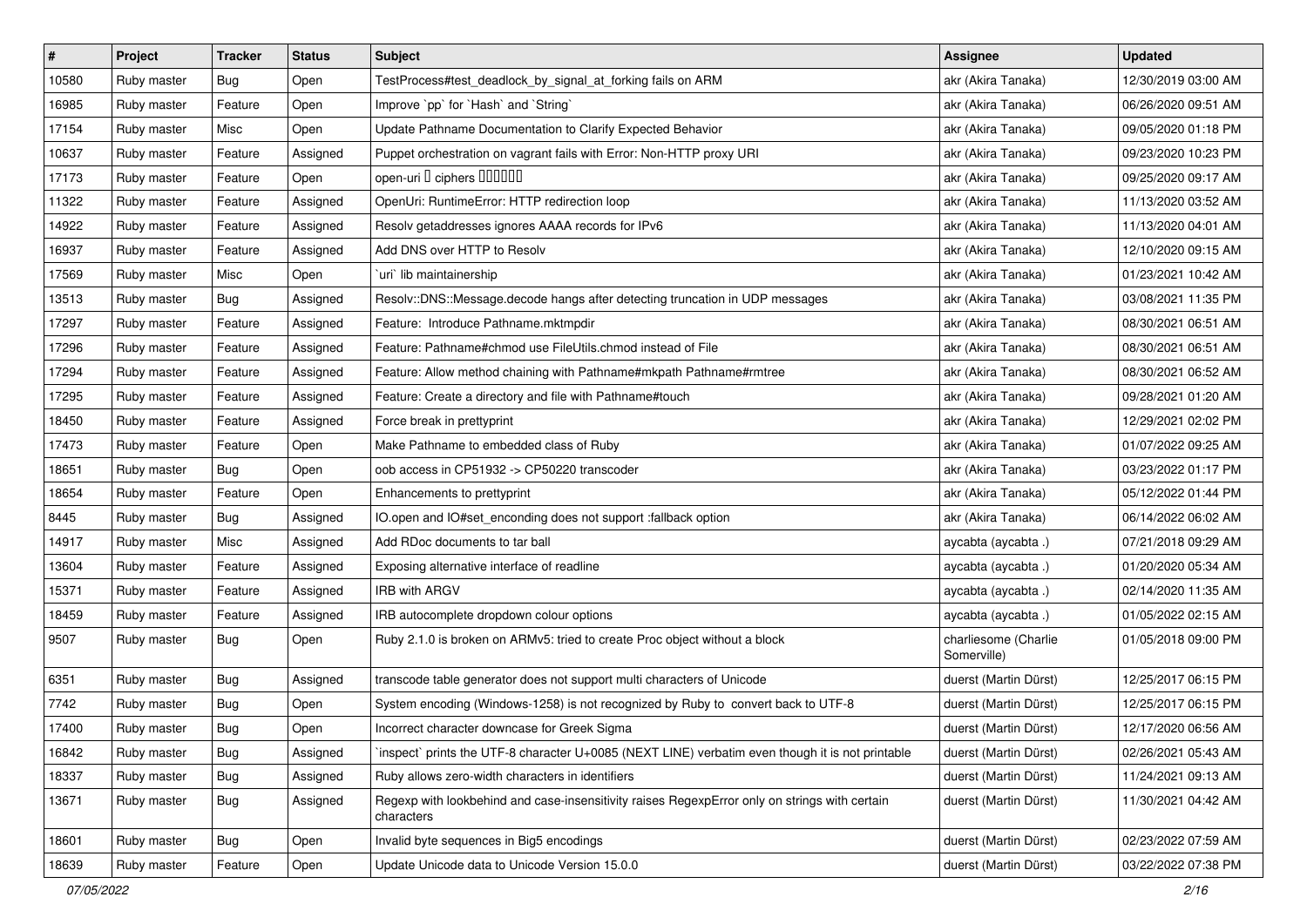| $\sharp$ | Project     | <b>Tracker</b> | <b>Status</b> | <b>Subject</b>                                                                                                                                                      | <b>Assignee</b>                   | <b>Updated</b>      |
|----------|-------------|----------------|---------------|---------------------------------------------------------------------------------------------------------------------------------------------------------------------|-----------------------------------|---------------------|
| 13696    | Ruby master | Feature        | Open          | Add exchange and noreplace options to File.rename                                                                                                                   | Glass_saga (Masaki<br>Matsushita) | 12/01/2017 04:34 PM |
| 2631     | Ruby master | Feature        | Assigned      | Allow IO#reopen to take a block                                                                                                                                     | Glass_saga (Masaki<br>Matsushita) | 05/24/2018 01:22 PM |
| 7148     | Ruby master | Feature        | Assigned      | Improved Tempfile w/o DelegateClass                                                                                                                                 | Glass_saga (Masaki<br>Matsushita) | 03/27/2019 09:51 AM |
| 15628    | Ruby master | Feature        | Assigned      | init_inetsock_internal should fallback to IPv4 if IPv6 is unreachable                                                                                               | Glass_saga (Masaki<br>Matsushita) | 09/25/2020 05:42 AM |
| 16476    | Ruby master | Feature        | Open          | Socket.getaddrinfo cannot be interrupted by Timeout.timeout                                                                                                         | Glass_saga (Masaki<br>Matsushita) | 06/16/2022 01:08 AM |
| 17525    | Ruby master | Feature        | Open          | Implement Happy Eyeballs Version 2 (RFC8305) in Socket.tcp                                                                                                          | Glass_saga (Masaki<br>Matsushita) | 06/16/2022 01:08 AM |
| 15408    | Ruby master | Feature        | Open          | Deprecate object id and id2ref                                                                                                                                      | headius (Charles Nutter)          | 03/19/2019 04:02 PM |
| 13508    | Ruby master | Feature        | Assigned      | How remove/refactor code related mathn library.                                                                                                                     | hsbt (Hiroshi SHIBATA)            | 12/25/2017 06:15 PM |
| 14679    | Ruby master | Bug            | Assigned      | StdLib gems should properly specify their dependencies                                                                                                              | hsbt (Hiroshi SHIBATA)            | 04/11/2018 01:14 PM |
| 5617     | Ruby master | Feature        | Assigned      | Allow install RubyGems into dediceted directory                                                                                                                     | hsbt (Hiroshi SHIBATA)            | 05/16/2018 09:15 AM |
| 12639    | Ruby master | Feature        | Assigned      | Speed up require in RubyGems by 5x                                                                                                                                  | hsbt (Hiroshi SHIBATA)            | 07/26/2018 02:12 AM |
| 9366     | Ruby master | Bug            | Assigned      | "make -j32 check TESTS=-j32" occasionally fails on rubygems/specification                                                                                           | hsbt (Hiroshi SHIBATA)            | 07/26/2018 02:13 AM |
| 13534    | Ruby master | Feature        | Assigned      | Checking installation results of default gems                                                                                                                       | hsbt (Hiroshi SHIBATA)            | 07/26/2018 02:16 AM |
| 15487    | Ruby master | Misc           | Assigned      | Clarify default gems maintanance policy                                                                                                                             | hsbt (Hiroshi SHIBATA)            | 12/30/2018 08:42 PM |
| 15550    | Ruby master | Bug            | Assigned      | Windows - gem bin files - can't run from bash shell                                                                                                                 | hsbt (Hiroshi SHIBATA)            | 03/20/2019 01:05 AM |
| 6590     | Ruby master | Feature        | Assigned      | Dealing with bigdecimal, etc gems in JRuby                                                                                                                          | hsbt (Hiroshi SHIBATA)            | 05/15/2019 08:33 PM |
| 10919    | Ruby master | Bug            | Assigned      | [gem install] installs multipe platforms                                                                                                                            | hsbt (Hiroshi SHIBATA)            | 07/30/2019 07:44 AM |
| 16012    | Ruby master | Feature        | Assigned      | Add a (small) test-install suite?                                                                                                                                   | hsbt (Hiroshi SHIBATA)            | 07/30/2019 08:13 AM |
| 16963    | Ruby master | Feature        | Assigned      | Remove English.rb from Ruby 2.8/3.0                                                                                                                                 | hsbt (Hiroshi SHIBATA)            | 06/19/2020 09:48 AM |
| 14737    | Ruby master | Feature        | Assigned      | Split default gems into separate directory structure                                                                                                                | hsbt (Hiroshi SHIBATA)            | 09/02/2020 06:00 PM |
| 16951    | Ruby master | <b>Bug</b>     | Assigned      | Consistently referer dependencies                                                                                                                                   | hsbt (Hiroshi SHIBATA)            | 06/17/2021 06:15 AM |
| 18068    | Ruby master | Misc           | Open          | Silence LoadError only if it is for rubygems itself                                                                                                                 | hsbt (Hiroshi SHIBATA)            | 08/08/2021 02:21 PM |
| 18355    | Ruby master | Bug            | Assigned      | require("pathname") within rack application chnages behaviors of Pathname methods, such as<br>absolute?(), when there are two versions of 'pathname' gem installed. | hsbt (Hiroshi SHIBATA)            | 11/30/2021 08:01 AM |
| 18381    | Ruby master | <b>Bug</b>     | Assigned      | Default vs Bundled gems                                                                                                                                             | hsbt (Hiroshi SHIBATA)            | 12/15/2021 11:09 AM |
| 18169    | Ruby master | Bug            | Assigned      | Local copies of gemified libraries are being released out of sync with their gems                                                                                   | hsbt (Hiroshi SHIBATA)            | 02/25/2022 05:40 PM |
| 18614    | Ruby master | <b>Bug</b>     | Open          | Error (busy loop) in<br>TestGemCommandsSetupCommand#test_destdir_flag_does_not_try_to_write_to_the_default_gem<br>home                                              | hsbt (Hiroshi SHIBATA)            | 03/17/2022 01:03 AM |
| 18571    | Ruby master | Feature        | Assigned      | Removed the bundled sources from release package after Ruby 3.2                                                                                                     | hsbt (Hiroshi SHIBATA)            | 03/28/2022 06:23 AM |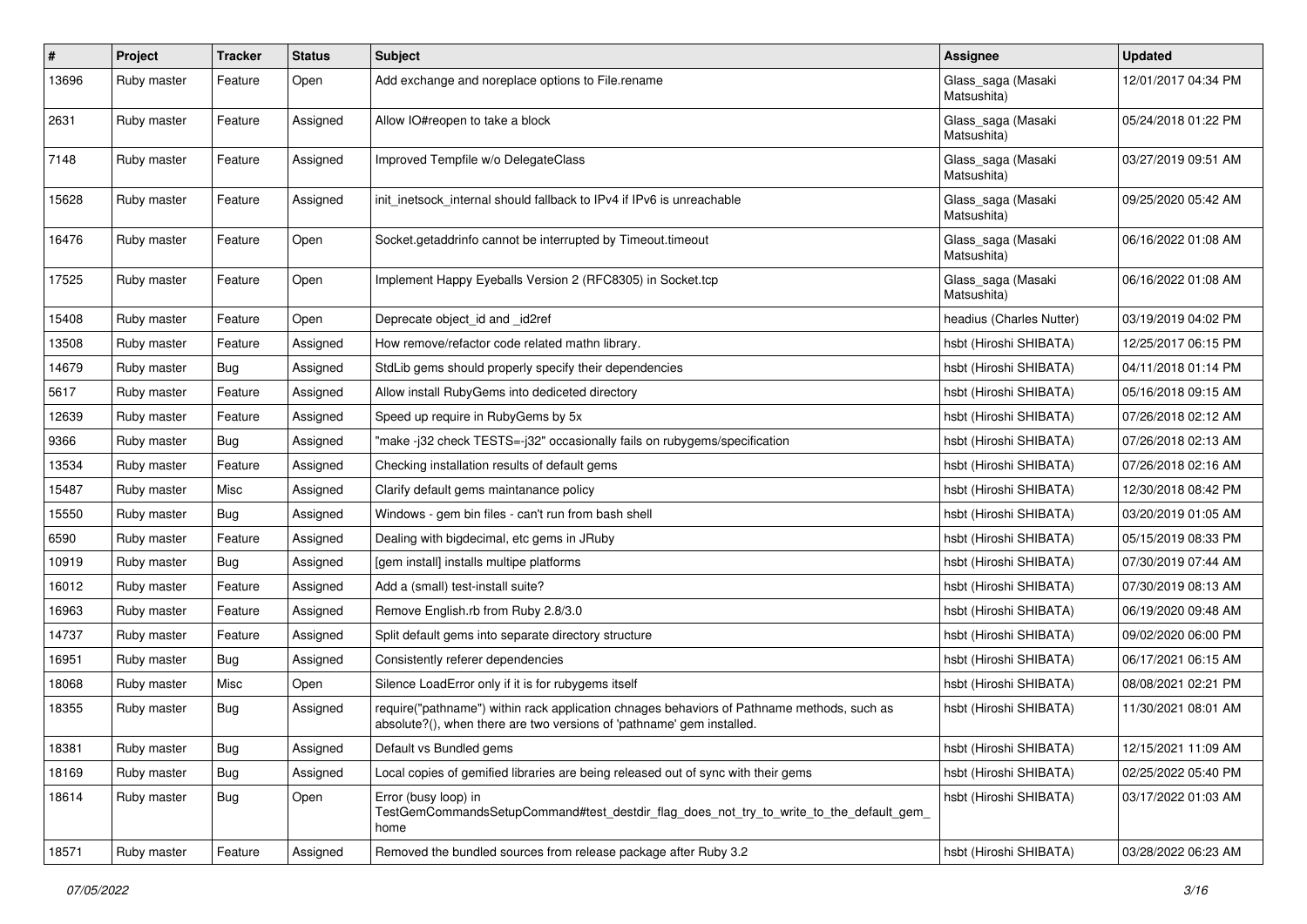| $\vert$ # | Project     | Tracker    | <b>Status</b> | <b>Subject</b>                                                                     | <b>Assignee</b>             | <b>Updated</b>      |
|-----------|-------------|------------|---------------|------------------------------------------------------------------------------------|-----------------------------|---------------------|
| 18666     | Ruby master | <b>Bug</b> | Open          | No rule to make target 'yaml/yaml.h', needed by 'api.o'                            | hsbt (Hiroshi SHIBATA)      | 03/29/2022 11:17 AM |
| 18567     | Ruby master | Bug        | Open          | Depending on default gems in stdlib gems when not needed considered harmful        | hsbt (Hiroshi SHIBATA)      | 04/21/2022 04:45 PM |
| 18790     | Ruby master | <b>Bug</b> | Assigned      | cannot load such file -- digest (LoadError)                                        | hsbt (Hiroshi SHIBATA)      | 06/06/2022 12:41 AM |
| 595       | Ruby master | <b>Bug</b> | Assigned      | Fiber ignores ensure clause                                                        | ioquatix (Samuel Williams)  | 12/29/2019 10:37 AM |
| 13383     | Ruby master | Feature    | Open          | [PATCH] Module#source_location                                                     | ioquatix (Samuel Williams)  | 01/09/2020 05:16 AM |
| 17664     | Ruby master | <b>Bug</b> | Assigned      | Behavior of sockets changed in Ruby 3.0 to non-blocking                            | ioquatix (Samuel Williams)  | 07/12/2021 10:28 AM |
| 18036     | Ruby master | Bug        | Open          | Pthread fibers become invalid on fork - different from normal fibers.              | ioquatix (Samuel Williams)  | 08/19/2021 07:05 AM |
| 18227     | Ruby master | Feature    | Open          | Static class initialization.                                                       | ioquatix (Samuel Williams)  | 09/29/2021 09:21 PM |
| 18810     | Ruby master | Bug        | Open          | Make `Kernel#p` interruptable.                                                     | ioquatix (Samuel Williams)  | 05/30/2022 12:44 AM |
| 18818     | Ruby master | Bug        | Open          | SEGV (Fiber scheduler?)                                                            | ioquatix (Samuel Williams)  | 06/06/2022 06:31 PM |
| 18002     | Ruby master | <b>Bug</b> | Open          | s390x: Tests failing without LC_ALL env                                            | jaruga (Jun Aruga)          | 07/12/2021 04:30 PM |
| 16492     | Ruby master | <b>Bug</b> | Open          | TestBugReporter#test_bug_reporter_add test failures                                | jaruga (Jun Aruga)          | 08/24/2021 01:12 PM |
| 17720     | Ruby master | Misc       | Assigned      | Cirrus CI to check non-x86_64 architecture cases by own machines                   | jaruga (Jun Aruga)          | 09/26/2021 10:24 AM |
| 16188     | Ruby master | Misc       | Open          | What are the performance implications of the new keyword arguments in 2.7 and 3.0? | jeremyevans0 (Jeremy Evans) | 11/27/2019 04:45 PM |
| 16694     | Ruby master | <b>Bug</b> | Assigned      | JIT vs hardened GCC with PCH                                                       | k0kubun (Takashi Kokubun)   | 02/02/2021 07:38 AM |
| 18058     | Ruby master | Bug        | Open          | 3.1.0-dev with MJIT enabled Zlib::BufError during `gem install`                    | k0kubun (Takashi Kokubun)   | 08/02/2021 08:31 PM |
| 18142     | Ruby master | Bug        | Assigned      | Segmentation fault with Ruby 3.0.2                                                 | k0kubun (Takashi Kokubun)   | 09/02/2021 07:43 AM |
| 18277     | Ruby master | Bug        | Open          | buffer error (Zlib::BufError) in Zlib::Deflate#deflate when using MJIT             | k0kubun (Takashi Kokubun)   | 01/05/2022 03:04 PM |
| 17995     | Ruby master | <b>Bug</b> | Open          | Slow down when mjit and Ractor are being used at same time                         | k0kubun (Takashi Kokubun)   | 06/11/2022 04:02 AM |
| 18808     | Ruby master | <b>Bug</b> | Assigned      | Cannot compile ruby 3.1.2 on powerpc64le-linux without disabling the jit features  | k0kubun (Takashi Kokubun)   | 06/20/2022 10:40 AM |
| 16185     | Ruby master | <b>Bug</b> | Open          | basictest failure on AIX 6.1 for 64bit build                                       | kanemoto (Yutaka Kanemoto)  | 10/15/2019 12:05 AM |
| 18761     | Ruby master | Misc       | Open          | provide an example wasm project                                                    | katei (Yuta Saito)          | 05/23/2022 11:01 AM |
| 11710     | Ruby master | Feature    | Open          | [PATCH] Replace Set#merge with Set#merge! and make Set#merge non-mutating.         | knu (Akinori MUSHA)         | 11/18/2015 07:28 PM |
| 13610     | Ruby master | Feature    | Assigned      | IPAddr doesn't provide helpful methods to get the subnet or IP address             | knu (Akinori MUSHA)         | 10/20/2017 01:13 AM |
| 3953      | Ruby master | Feature    | Assigned      | TCPSocket / UDPSocket do not accept IPAddr objects.                                | knu (Akinori MUSHA)         | 12/25/2017 06:14 PM |
| 8047      | Ruby master | Feature    | Assigned      | <b>IPAddr makes host address with netmask</b>                                      | knu (Akinori MUSHA)         | 01/05/2018 09:00 PM |
| 11527     | Ruby master | Feature    | Assigned      | IPAddr#mask_addr isn't a method                                                    | knu (Akinori MUSHA)         | 11/07/2018 04:12 PM |
| 15240     | Ruby master | Feature    | Open          | Set operations check for is_a?(Set), rather than allowing duck typing              | knu (Akinori MUSHA)         | 08/27/2019 08:12 PM |
| 11531     | Ruby master | Bug        | Assigned      | IPAddr#== implements wrong logic                                                   | knu (Akinori MUSHA)         | 12/29/2019 12:50 PM |
| 15281     | Ruby master | Feature    | Assigned      | Speed up Set#intersect with size check.                                            | knu (Akinori MUSHA)         | 08/11/2020 02:43 AM |
| 17210     | Ruby master | Feature    | Open          | More readable and useful `Set#inspect`                                             | knu (Akinori MUSHA)         | 05/19/2021 10:12 PM |
| 16989     | Ruby master | Feature    | Open          | Sets: need $\Psi$ <sup><math>\Box</math></sup>                                     | knu (Akinori MUSHA)         | 02/18/2022 02:57 AM |
| 9755      | Ruby master | Feature    | Assigned      | Thread::Backtrace::Location#defined_class                                          | ko1 (Koichi Sasada)         | 04/18/2014 09:22 AM |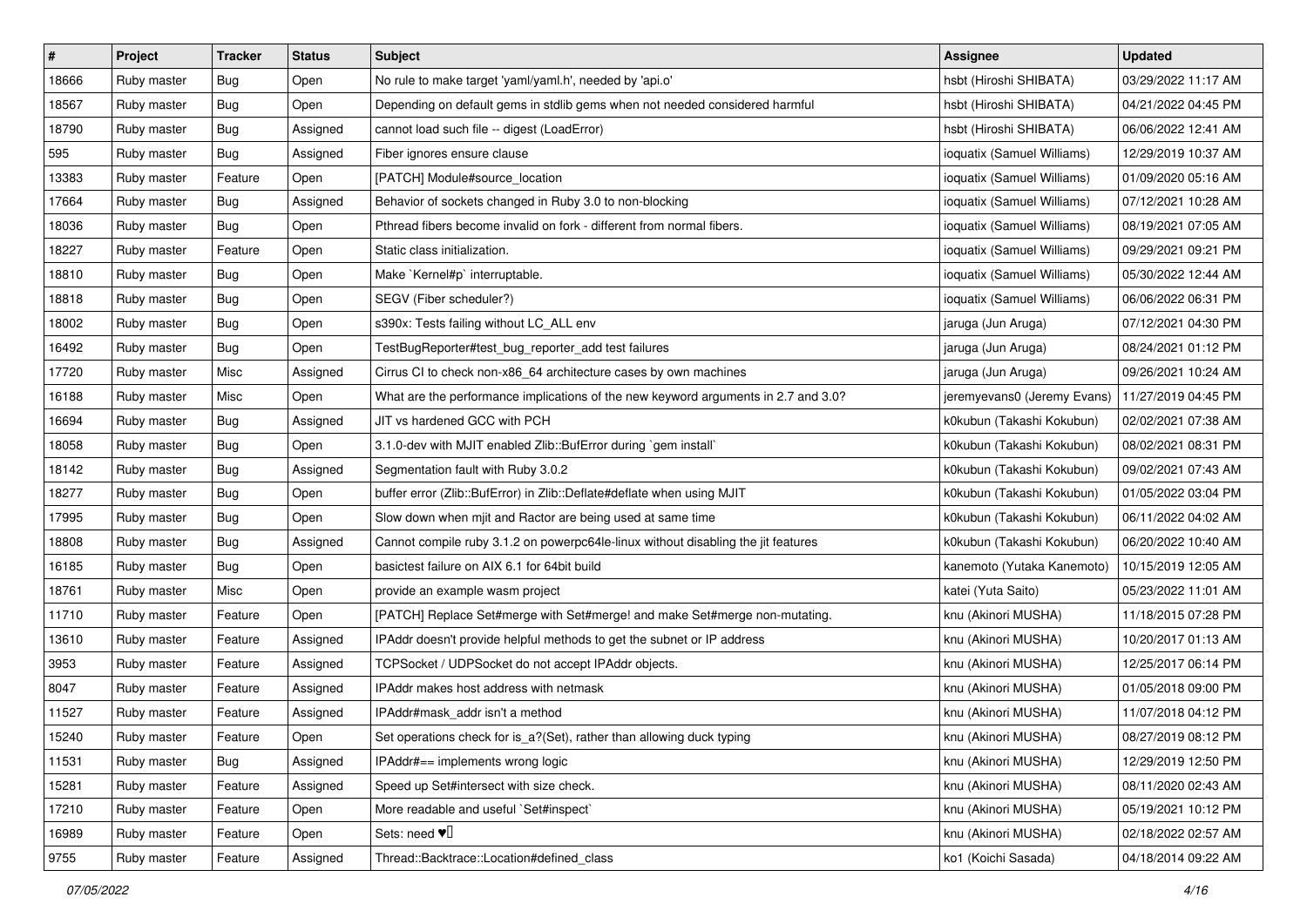| $\vert$ # | Project     | Tracker    | <b>Status</b> | <b>Subject</b>                                                                  | <b>Assignee</b>     | <b>Updated</b>      |
|-----------|-------------|------------|---------------|---------------------------------------------------------------------------------|---------------------|---------------------|
| 10009     | Ruby master | Bug        | Open          | IO operation is 10x slower in multi-thread environment                          | ko1 (Koichi Sasada) | 05/21/2015 07:19 AM |
| 10932     | Ruby master | Feature    | Open          | Enabling allocation tracing as early as possible                                | ko1 (Koichi Sasada) | 06/13/2015 07:54 AM |
| 8960      | Ruby master | Feature    | Assigned      | Add Exception#backtrace_locations                                               | ko1 (Koichi Sasada) | 11/25/2016 02:15 PM |
| 13388     | Ruby master | Feature    | Assigned      | gc.c: Add GC.get_parameters and .set_parameters                                 | ko1 (Koichi Sasada) | 03/30/2017 10:52 AM |
| 13252     | Ruby master | Feature    | Assigned      | C API for creating strings without copying                                      | ko1 (Koichi Sasada) | 04/17/2017 07:22 AM |
| 13512     | Ruby master | Feature    | Open          | <b>System Threads</b>                                                           | ko1 (Koichi Sasada) | 07/14/2017 07:08 AM |
| 3731      | Ruby master | Feature    | Assigned      | Easier Embedding API for Ruby                                                   | ko1 (Koichi Sasada) | 12/25/2017 06:14 PM |
| 4040      | Ruby master | <b>Bug</b> | Assigned      | SystemStackError with Hash[*a] for Large _a_                                    | ko1 (Koichi Sasada) | 12/25/2017 06:14 PM |
| 6694      | Ruby master | Feature    | Assigned      | Thread.new without block.                                                       | ko1 (Koichi Sasada) | 12/25/2017 06:15 PM |
| 6695      | Ruby master | Feature    | Assigned      | Configuration for Thread/Fiber creation                                         | ko1 (Koichi Sasada) | 12/25/2017 06:15 PM |
| 8576      | Ruby master | Feature    | Assigned      | Add optimized method type for constant value methods                            | ko1 (Koichi Sasada) | 12/25/2017 06:15 PM |
| 2294      | Ruby master | Feature    | Assigned      | [PATCH] ruby_bind_stack() to embed Ruby in coroutine                            | ko1 (Koichi Sasada) | 01/05/2018 09:00 PM |
| 7976      | Ruby master | Bug        | Assigned      | TracePoint call is at call point, not call site                                 | ko1 (Koichi Sasada) | 01/05/2018 09:00 PM |
| 10423     | Ruby master | Feature    | Open          | [PATCH] opt_str_lit*: avoid literal string allocations                          | ko1 (Koichi Sasada) | 01/05/2018 09:01 PM |
| 14727     | Ruby master | Bug        | Assigned      | TestQueue#test_queue_with_trap always timeout on Windows10                      | ko1 (Koichi Sasada) | 05/01/2018 02:59 AM |
| 14859     | Ruby master | Feature    | Open          | [PATCH] implement Timeout in VM                                                 | ko1 (Koichi Sasada) | 07/22/2018 07:42 AM |
| 15263     | Ruby master | Bug        | Open          | [PATCH] vm_trace.c (postponed_job_register): only hit main thread               | ko1 (Koichi Sasada) | 10/27/2018 11:35 PM |
| 15315     | Ruby master | Bug        | Open          | ec_switch can still lose interrupts                                             | ko1 (Koichi Sasada) | 11/20/2018 09:32 AM |
| 14813     | Ruby master | Feature    | Open          | [PATCH] gc.c: make gc_enter+gc_exit pairs dtrace probes, too                    | ko1 (Koichi Sasada) | 12/17/2018 07:42 AM |
| 13821     | Ruby master | Feature    | Assigned      | Allow fibers to be resumed across threads                                       | ko1 (Koichi Sasada) | 02/15/2019 10:09 AM |
| 11174     | Ruby master | <b>Bug</b> | Open          | threads memory leak                                                             | ko1 (Koichi Sasada) | 06/17/2019 03:17 PM |
| 15854     | Ruby master | Feature    | Open          | Tracing instance variable assignment                                            | ko1 (Koichi Sasada) | 07/29/2019 07:13 AM |
| 15878     | Ruby master | Feature    | Assigned      | Make exit faster by not running GC                                              | ko1 (Koichi Sasada) | 07/29/2019 07:48 AM |
| 15802     | Ruby master | Misc       | Open          | Reduce the minimum string buffer size from 127 to 63 bytes                      | ko1 (Koichi Sasada) | 07/30/2019 04:04 AM |
| 8444      | Ruby master | Bug        | Open          | Regexp vars \$~ and friends are not thread local                                | ko1 (Koichi Sasada) | 07/30/2019 07:38 AM |
| 16027     | Ruby master | Feature    | Assigned      | Update Ruby's dtrace / USDT API to match what is exposed via the TracePoint API | ko1 (Koichi Sasada) | 08/03/2019 02:41 AM |
| 15939     | Ruby master | Feature    | Assigned      | Dump symbols reference to their fstr in ObjectSpace.dump()                      | ko1 (Koichi Sasada) | 08/08/2019 09:38 PM |
| 15778     | Ruby master | Feature    | Open          | Expose an API to pry-open the stack frames in Ruby                              | ko1 (Koichi Sasada) | 08/29/2019 06:24 AM |
| 16124     | Ruby master | Misc       | Assigned      | Let the transient heap belong to objspace                                       | ko1 (Koichi Sasada) | 11/18/2019 08:48 AM |
| 16819     | Ruby master | Bug        | Assigned      | Line reporting off by one when reporting line of a hash?                        | ko1 (Koichi Sasada) | 06/16/2020 05:57 PM |
| 11808     | Ruby master | <b>Bug</b> | Open          | Different behavior between Enumerable#grep and Array#grep                       | ko1 (Koichi Sasada) | 10/26/2020 04:36 AM |
| 17359     | Ruby master | Bug        | Open          | Ractor copy mode is not Ractor-safe                                             | ko1 (Koichi Sasada) | 12/02/2020 05:42 PM |
| 14492     | Ruby master | Feature    | Open          | iseq loading + caching should be in core                                        | ko1 (Koichi Sasada) | 12/10/2020 08:53 AM |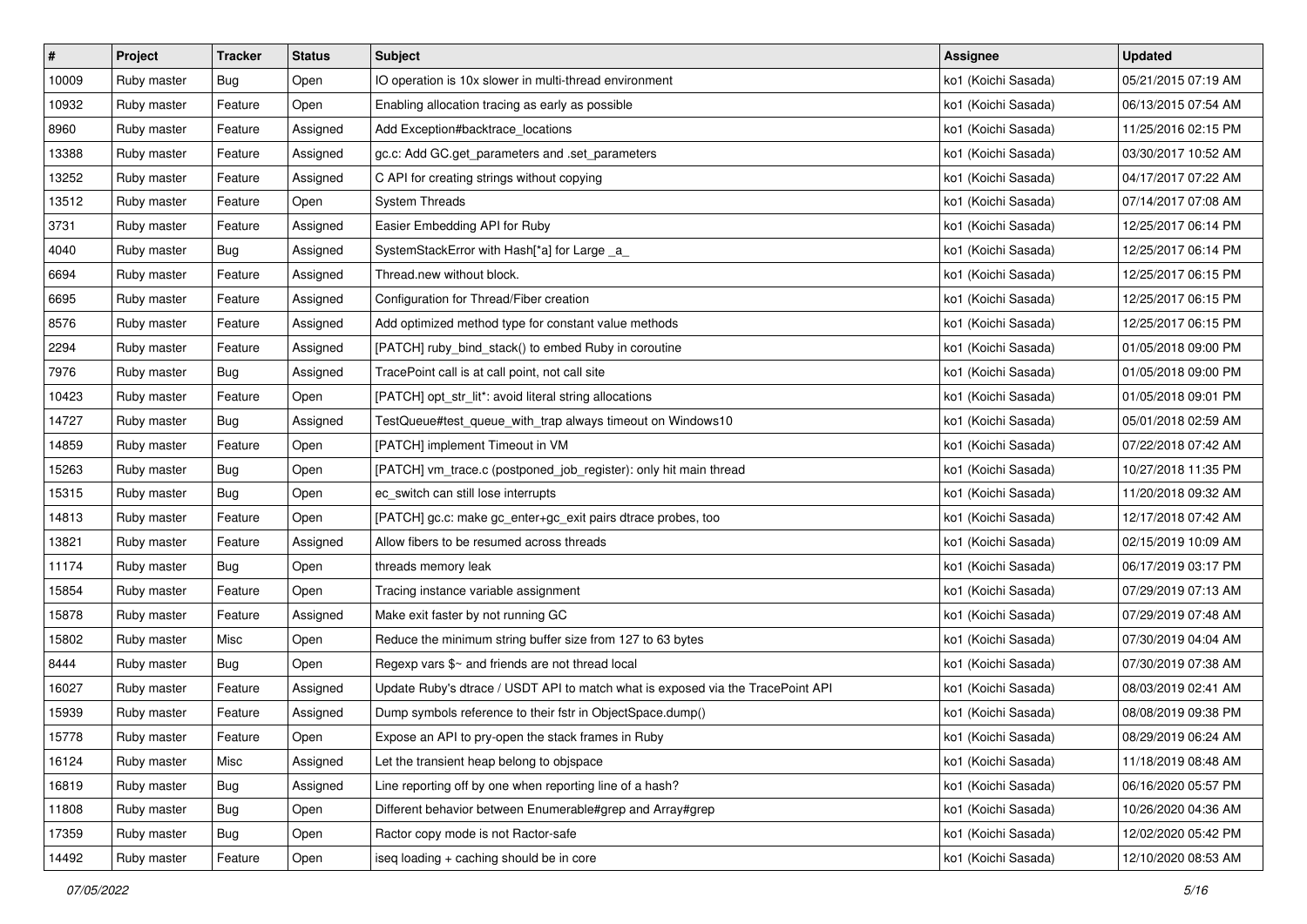| $\vert$ # | Project     | <b>Tracker</b> | <b>Status</b> | <b>Subject</b>                                                                                                                    | Assignee            | <b>Updated</b>      |
|-----------|-------------|----------------|---------------|-----------------------------------------------------------------------------------------------------------------------------------|---------------------|---------------------|
| 10238     | Ruby master | Feature        | Open          | todo: remove dependency on malloc_usable_size                                                                                     | ko1 (Koichi Sasada) | 12/10/2020 09:20 AM |
| 17404     | Ruby master | Feature        | Open          | Ractor `move:` API to allow shareability check                                                                                    | ko1 (Koichi Sasada) | 12/18/2020 09:17 PM |
| 17414     | Ruby master | Feature        | Open          | Ractor should allow access to shareable attributes for Modules/Classes                                                            | ko1 (Koichi Sasada) | 12/21/2020 03:56 PM |
| 17393     | Ruby master | Feature        | Open          | `Ractor::Moved#inspect`                                                                                                           | ko1 (Koichi Sasada) | 12/21/2020 05:47 PM |
| 15499     | Ruby master | Bug            | Assigned      | Breaking behavior on ruby 2.6: rb_thread_call_without_gvl doesn't invoke unblock_function when<br>used on the main thread         | ko1 (Koichi Sasada) | 01/05/2021 02:24 AM |
| 17513     | Ruby master | Bug            | Open          | Methods of shareable objects and UnboundMethods should be shareable                                                               | ko1 (Koichi Sasada) | 01/06/2021 08:53 PM |
| 17420     | Ruby master | Bug            | Open          | Unsafe mutation of \$" when doing non-RubyGems require in Ractor                                                                  | ko1 (Koichi Sasada) | 01/07/2021 01:23 PM |
| 17531     | Ruby master | Bug            | Open          | `did_you_mean` not Ractor friendly                                                                                                | ko1 (Koichi Sasada) | 01/29/2021 08:48 AM |
| 17543     | Ruby master | <b>Bug</b>     | Open          | Ractor isolation broken by `self` in shareable proc                                                                               | ko1 (Koichi Sasada) | 01/29/2021 03:06 PM |
| 17593     | Ruby master | Feature        | Assigned      | load_iseq_eval should override the ISeq path                                                                                      | ko1 (Koichi Sasada) | 02/16/2021 08:27 AM |
| 17667     | Ruby master | Bug            | Open          | Module#name needs synchronization                                                                                                 | ko1 (Koichi Sasada) | 03/02/2021 07:31 AM |
| 17678     | Ruby master | Bug            | Assigned      | Ractors do not restart after fork                                                                                                 | ko1 (Koichi Sasada) | 03/09/2021 12:42 AM |
| 17677     | Ruby master | <b>Bug</b>     | Assigned      | Ractor crashes fork when blocking                                                                                                 | ko1 (Koichi Sasada) | 03/09/2021 12:42 AM |
| 17676     | Ruby master | Bug            | Assigned      | Accessing ENV from Ractor raises IsolationError                                                                                   | ko1 (Koichi Sasada) | 03/09/2021 02:37 AM |
| 17884     | Ruby master | Feature        | Open          | locindex for profiling tools                                                                                                      | ko1 (Koichi Sasada) | 05/24/2021 04:17 PM |
| 17617     | Ruby master | Bug            | Open          | When a Ractor's incoming port is closed, Ractor.receive_if does not raise Ractor::ClosedError, but<br>instead blocks indefinitely | ko1 (Koichi Sasada) | 09/14/2021 01:40 AM |
| 17624     | Ruby master | Bug            | Open          | Ractor.receive is not thread-safe                                                                                                 | ko1 (Koichi Sasada) | 09/14/2021 01:40 AM |
| 18119     | Ruby master | Bug            | Open          | Ractor crashes when instantiating classes                                                                                         | ko1 (Koichi Sasada) | 09/14/2021 01:42 AM |
| 18258     | Ruby master | Bug            | Open          | Ractor.shareable? can be slow and mutates internal object flags.                                                                  | ko1 (Koichi Sasada) | 10/21/2021 08:58 AM |
| 16776     | Ruby master | Bug            | Assigned      | Regression in coverage library                                                                                                    | ko1 (Koichi Sasada) | 11/24/2021 07:26 AM |
| 17516     | Ruby master | Bug            | Assigned      | forking in a ractor causes Ruby to crash                                                                                          | ko1 (Koichi Sasada) | 11/30/2021 05:26 AM |
| 14090     | Ruby master | <b>Bug</b>     | Assigned      | TestGc#test_interrupt_in_finalizer` fails very rarely                                                                             | ko1 (Koichi Sasada) | 12/02/2021 07:24 PM |
| 17502     | Ruby master | Misc           | Open          | C vs Ruby                                                                                                                         | ko1 (Koichi Sasada) | 12/02/2021 07:53 PM |
| 17998     | Ruby master | Bug            | Assigned      | ractor: process hanging (with ractors initialized, but not being used)                                                            | ko1 (Koichi Sasada) | 12/02/2021 08:17 PM |
| 18275     | Ruby master | Feature        | Open          | Add an option to define_method to not capture the surrounding environment                                                         | ko1 (Koichi Sasada) | 12/03/2021 02:34 PM |
| 18024     | Ruby master | Bug            | Assigned      | Ractor crashes when connections are closed in multiple Ractors                                                                    | ko1 (Koichi Sasada) | 12/14/2021 04:41 PM |
| 17826     | Ruby master | Bug            | Assigned      | Ractor#take hangs if used in multiple Threads                                                                                     | ko1 (Koichi Sasada) | 12/15/2021 01:30 PM |
| 8263      | Ruby master | Feature        | Assigned      | Support discovering yield state of individual Fibers                                                                              | ko1 (Koichi Sasada) | 12/23/2021 11:40 PM |
| 12020     | Ruby master | Feature        | Assigned      | Documenting Ruby memory model                                                                                                     | ko1 (Koichi Sasada) | 12/23/2021 11:40 PM |
| 14394     | Ruby master | Feature        | Open          | Class.descendants                                                                                                                 | ko1 (Koichi Sasada) | 01/20/2022 10:46 PM |
| 18572     | Ruby master | Bug            | Assigned      | Performance regression when invoking refined methods                                                                              | ko1 (Koichi Sasada) | 02/10/2022 12:48 AM |
| 17196     | Ruby master | <b>Bug</b>     | Assigned      | Segmentation Fault with Socket#close in Ractors                                                                                   | ko1 (Koichi Sasada) | 03/20/2022 01:52 PM |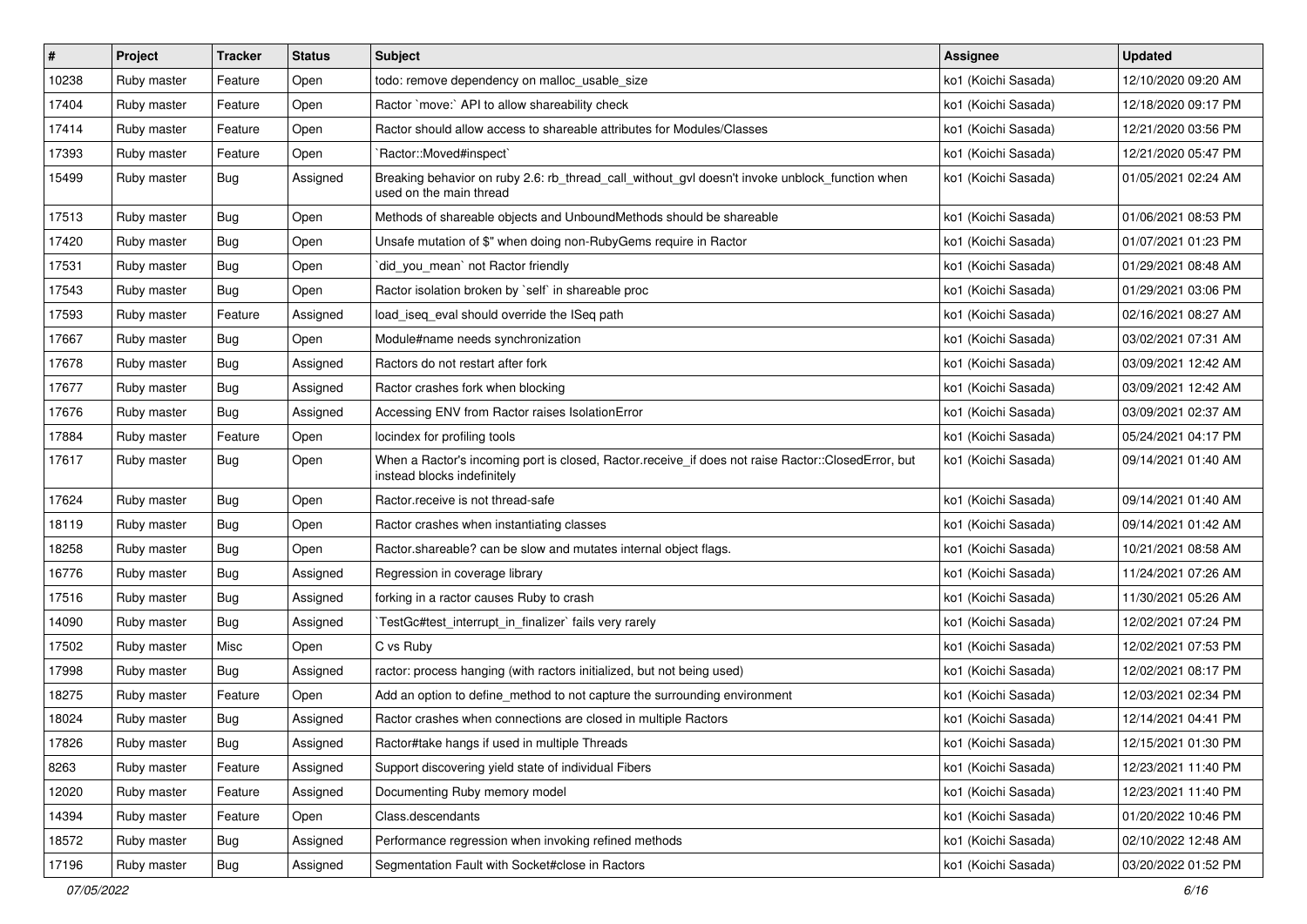| $\vert$ # | Project     | <b>Tracker</b> | <b>Status</b> | <b>Subject</b>                                                                                  | <b>Assignee</b>                     | <b>Updated</b>      |
|-----------|-------------|----------------|---------------|-------------------------------------------------------------------------------------------------|-------------------------------------|---------------------|
| 18553     | Ruby master | <b>Bug</b>     | Open          | Memory leak on compiling method call with kwargs                                                | ko1 (Koichi Sasada)                 | 03/23/2022 09:34 PM |
| 17363     | Ruby master | Feature        | Assigned      | Timeouts                                                                                        | ko1 (Koichi Sasada)                 | 05/14/2022 09:06 AM |
| 18464     | Ruby master | Bug            | Assigned      | RUBY_INTERNAL_EVENT_NEWOBJ tracepoint causes an interpreter crash when combined with<br>Ractors | ko1 (Koichi Sasada)                 | 06/08/2022 08:25 AM |
| 14607     | Ruby master | Bug            | Assigned      | Fix use of the rb_profile_frames start parameter                                                | ko1 (Koichi Sasada)                 | 06/09/2022 06:12 AM |
| 18886     | Ruby master | Bug            | Open          | Struct aref and aset don't trigger any tracepoints.                                             | ko1 (Koichi Sasada)                 | 06/29/2022 06:05 AM |
| 17679     | Ruby master | Bug            | Assigned      | Ractor incoming channel can consume unlimited resources                                         | ko1 (Koichi Sasada)                 | 06/30/2022 10:49 AM |
| 11269     | Ruby master | Bug            | Assigned      | ruby_init_setproctitle() should be called before require_libraries()                            | kosaki (Motohiro KOSAKI)            | 06/17/2015 03:01 AM |
| 4464      | Ruby master | Feature        | Assigned      | [PATCH] add Fcntl::Flock object for easier use of POSIX file locks                              | kosaki (Motohiro KOSAKI)            | 12/25/2017 06:14 PM |
| 7086      | Ruby master | Feature        | Assigned      | ConditionVariable#wait has meaningless return value                                             | kosaki (Motohiro KOSAKI)            | 12/25/2017 06:15 PM |
| 13697     | Ruby master | Feature        | Open          | [PATCH]: futex based thread primitives                                                          | kosaki (Motohiro KOSAKI)            | 01/28/2018 11:41 PM |
| 17478     | Ruby master | Bug            | Assigned      | Ruby3.0 is slower than Ruby2.7.2 when parsing a large CSV file                                  | kou (Kouhei Sutou)                  | 11/24/2021 05:12 AM |
| 18034     | Ruby master | Bug            | Assigned      | Segmentation fault fiddle with `--enable-bundled-libffi` and macOS                              | kou (Kouhei Sutou)                  | 11/30/2021 07:39 AM |
| 7859      | Ruby master | Bug            | Assigned      | Readline: Incorrect arrow key behavior in vi_editing_mode insert mode with Readline 6.2         | kouji (Kouji Takao)                 | 12/25/2017 06:15 PM |
| 8782      | Ruby master | <b>Bug</b>     | Assigned      | Don't set rl_getc_function on editline                                                          | kouji (Kouji Takao)                 | 01/05/2018 09:00 PM |
| 15918     | Ruby master | Feature        | Open          | Pattern matching for Set                                                                        | ktsj (Kazuki Tsujimoto)             | 07/29/2019 08:12 AM |
| 15881     | Ruby master | Feature        | Open          | Optimize deconstruct in pattern matching                                                        | ktsj (Kazuki Tsujimoto)             | 12/25/2019 04:28 AM |
| 17355     | Ruby master | Feature        | Assigned      | Using same set of names in or-patterns (pattern matching with $Foo(x)   Bar(x)$ )               | ktsj (Kazuki Tsujimoto)             | 09/13/2021 09:11 AM |
| 18408     | Ruby master | Feature        | Assigned      | Allow pattern match to set instance variables                                                   | ktsj (Kazuki Tsujimoto)             | 01/26/2022 07:07 PM |
| 18773     | Ruby master | Feature        | Assigned      | deconstruct to receive a range                                                                  | ktsj (Kazuki Tsujimoto)             | 07/04/2022 05:38 PM |
| 4247      | Ruby master | Feature        | Assigned      | New features for Array#sample, Array#choice                                                     | mame (Yusuke Endoh)                 | 12/25/2017 06:14 PM |
| 14244     | Ruby master | Feature        | Open          | Better error messages for scripts with non-matching end statements                              | mame (Yusuke Endoh)                 | 11/29/2018 08:57 AM |
| 18194     | Ruby master | Feature        | Open          | No easy way to format exception messages per thread/fiber scheduler context.                    | mame (Yusuke Endoh)                 | 09/29/2021 10:10 AM |
| 18564     | Ruby master | Feature        | Open          | Add Exception#detailed_message                                                                  | mame (Yusuke Endoh)                 | 02/01/2022 08:06 PM |
| 8223      | Ruby master | Feature        | Open          | Make Matrix more omnivorous.                                                                    | marcandre (Marc-Andre<br>Lafortune) | 04/09/2013 03:42 AM |
| 12676     | Ruby master | Feature        | Assigned      | Significant performance increase, and code conciseness, for prime_division method in prime.rb   | marcandre (Marc-Andre<br>Lafortune) | 11/18/2016 03:46 PM |
| 9347      | Ruby master | Feature        | Open          | Accept non callable argument to detect                                                          | marcandre (Marc-Andre<br>Lafortune) | 01/05/2018 09:00 PM |
| 15815     | Ruby master | Feature        | Open          | Add option to raise NoMethodError for OpenStruct                                                | marcandre (Marc-Andre<br>Lafortune) | 09/28/2020 02:11 AM |
| 8232      | Ruby master | Feature        | Open          | Rudiments of abstract algebra in Ruby                                                           | matz (Yukihiro Matsumoto)           | 04/09/2013 01:47 AM |
| 8478      | Ruby master | Feature        | Open          | The hash returned by Enumerable#group_by should have an empty array for its default value       | matz (Yukihiro Matsumoto)           | 06/04/2013 03:56 PM |
| 8663      | Ruby master | Feature        | Open          | Officialy alias ArgumentError to ArgError                                                       | matz (Yukihiro Matsumoto)           | 08/09/2013 07:42 PM |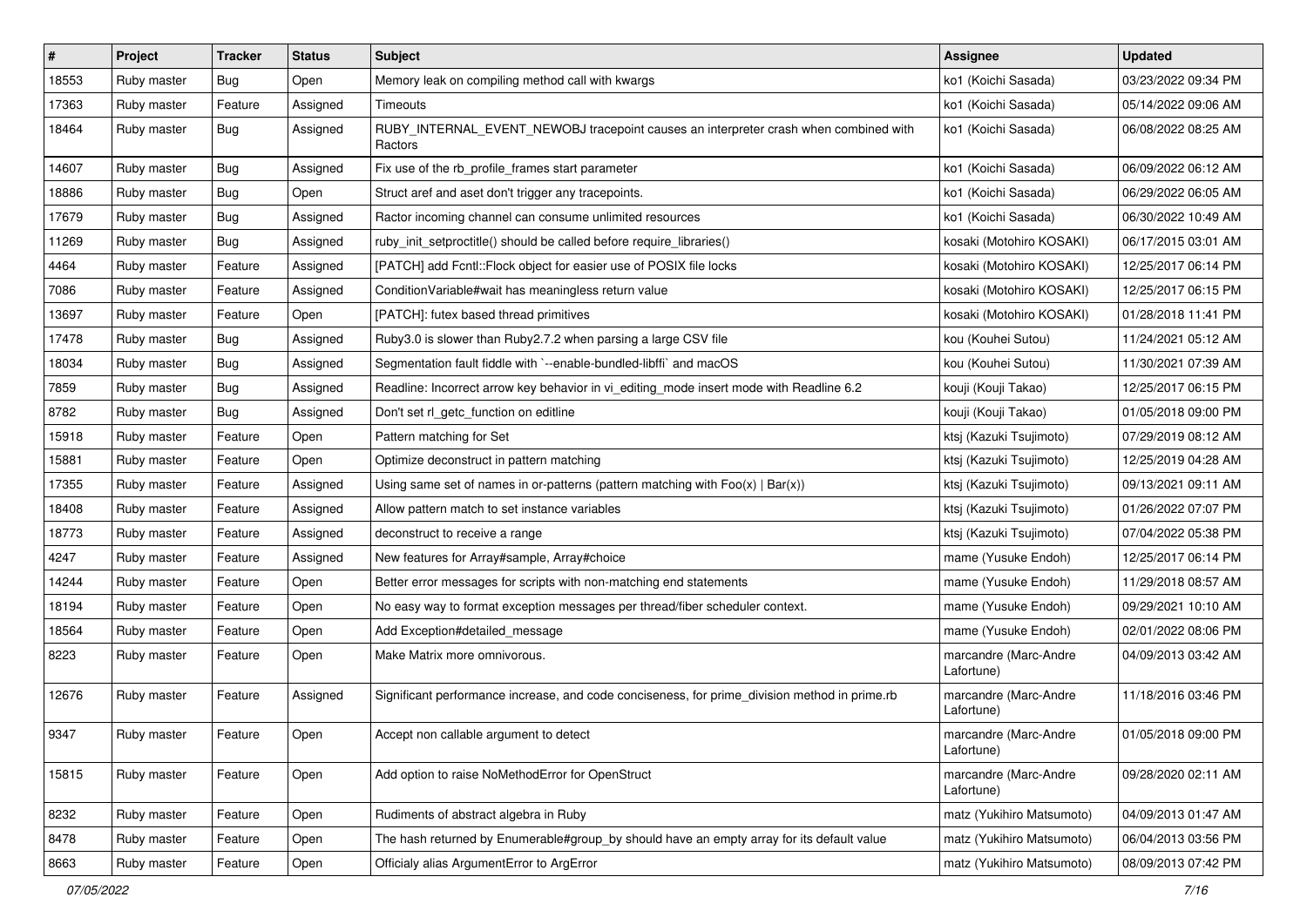| $\pmb{\#}$ | Project     | <b>Tracker</b> | <b>Status</b> | <b>Subject</b>                                                                                                         | <b>Assignee</b>           | <b>Updated</b>      |
|------------|-------------|----------------|---------------|------------------------------------------------------------------------------------------------------------------------|---------------------------|---------------------|
| 9070       | Ruby master | Feature        | Open          | Introduce `---` as synonym of `end` keyword                                                                            | matz (Yukihiro Matsumoto) | 11/02/2013 03:23 AM |
| 9768       | Ruby master | Feature        | Assigned      | Method that is visible only within a certain module/class                                                              | matz (Yukihiro Matsumoto) | 04/25/2014 06:43 AM |
| 10404      | Ruby master | Feature        | Open          | Allow individual finalizers to be removed with ObjectSpace.undefine_finalizer                                          | matz (Yukihiro Matsumoto) | 10/20/2014 08:14 AM |
| 9816       | Ruby master | Feature        | Assigned      | 00000000000000000000                                                                                                   | matz (Yukihiro Matsumoto) | 10/28/2014 08:29 AM |
| 10574      | Ruby master | Feature        | Open          | Add String#Ichomp and String.Ichomp!                                                                                   | matz (Yukihiro Matsumoto) | 12/15/2014 04:34 PM |
| 10481      | Ruby master | Feature        | Assigned      | Add "if" and "unless" clauses to rescue statements                                                                     | matz (Yukihiro Matsumoto) | 01/18/2015 02:46 PM |
| 11028      | Ruby master | Feature        | Assigned      | standalone running single file (zipped archives of ruby code) running **without installation** using<br>"gem install " | matz (Yukihiro Matsumoto) | 04/04/2015 01:44 AM |
| 11122      | Ruby master | Feature        | Open          | exception-free non-blocking Queue/SizedQueue operations                                                                | matz (Yukihiro Matsumoto) | 05/06/2015 08:53 PM |
| 11307      | Ruby master | Feature        | Open          | exception-free non-blocking Queue#pop                                                                                  | matz (Yukihiro Matsumoto) | 06/25/2015 11:06 PM |
| 11390      | Ruby master | Feature        | Open          | Allow symbols starting with numbers                                                                                    | matz (Yukihiro Matsumoto) | 08/14/2015 05:23 AM |
| 11518      | Ruby master | Feature        | Open          | Queue enhancement - promote! and promote_all!                                                                          | matz (Yukihiro Matsumoto) | 09/17/2015 08:40 PM |
| 11517      | Ruby master | Feature        | Open          | Queue enhancement - conditional pop                                                                                    | matz (Yukihiro Matsumoto) | 09/17/2015 09:02 PM |
| 10541      | Ruby master | Misc           | Open          | Remove shorthand string interpolation syntax                                                                           | matz (Yukihiro Matsumoto) | 10/08/2015 05:44 PM |
| 8839       | Ruby master | Feature        | Assigned      | Class and module should return the class or module that was opened                                                     | matz (Yukihiro Matsumoto) | 12/28/2015 08:36 AM |
| 11181      | Ruby master | Feature        | Open          | Add a line directive to Ruby                                                                                           | matz (Yukihiro Matsumoto) | 01/26/2016 02:04 AM |
| 11704      | Ruby master | Bug            | Assigned      | Refinements only get "used" once in loop                                                                               | matz (Yukihiro Matsumoto) | 04/14/2016 02:45 AM |
| 12244      | Ruby master | Feature        | Open          | Add a way to `integer - integer % num`                                                                                 | matz (Yukihiro Matsumoto) | 05/17/2016 06:05 AM |
| 7314       | Ruby master | Feature        | Assigned      | Convert Proc to Lambda doesn't work in MRI                                                                             | matz (Yukihiro Matsumoto) | 05/21/2016 09:15 AM |
| 11735      | Ruby master | Feature        | Open          | Porting String#squish and String#squish! from Ruby on Rails' Active Support                                            | matz (Yukihiro Matsumoto) | 06/24/2016 08:02 AM |
| 6842       | Ruby master | Feature        | Assigned      | Add Optional Arguments to String#strip                                                                                 | matz (Yukihiro Matsumoto) | 08/24/2016 05:50 AM |
| 9704       | Ruby master | Feature        | Open          | Refinements as files instead of modules                                                                                | matz (Yukihiro Matsumoto) | 10/11/2016 06:36 PM |
| 12813      | Ruby master | Feature        | Assigned      | Calling chunk_while, slice_after, slice_before, slice_when with no block                                               | matz (Yukihiro Matsumoto) | 12/06/2016 12:58 PM |
| 14128      | Ruby master | Feature        | Open          | Introduce Hash#delete default value                                                                                    | matz (Yukihiro Matsumoto) | 11/25/2017 04:41 PM |
| 4514       | Ruby master | Feature        | Assigned      | #deep_clone and #deep_dup for Objects                                                                                  | matz (Yukihiro Matsumoto) | 12/25/2017 06:14 PM |
| 4521       | Ruby master | Feature        | Assigned      | NoMethodError#message may take very long to execute                                                                    | matz (Yukihiro Matsumoto) | 12/25/2017 06:14 PM |
| 4592       | Ruby master | Feature        | Assigned      | Tempfile0000000                                                                                                        | matz (Yukihiro Matsumoto) | 12/25/2017 06:14 PM |
| 4818       | Ruby master | Feature        | Assigned      | Add method marshalable?                                                                                                | matz (Yukihiro Matsumoto) | 12/25/2017 06:15 PM |
| 5064       | Ruby master | Feature        | Assigned      | HTTP user-agent class                                                                                                  | matz (Yukihiro Matsumoto) | 12/25/2017 06:15 PM |
| 5389       | Ruby master | Feature        | Assigned      | New method Enumerator#iterate                                                                                          | matz (Yukihiro Matsumoto) | 12/25/2017 06:15 PM |
| 5445       | Ruby master | Feature        | Assigned      | Need RUBYOPT - r before ARGV - r                                                                                       | matz (Yukihiro Matsumoto) | 12/25/2017 06:15 PM |
| 5558       | Ruby master | Feature        | Assigned      | String#% strange arity errors                                                                                          | matz (Yukihiro Matsumoto) | 12/25/2017 06:15 PM |
| 5582       | Ruby master | Feature        | Assigned      | Allow clone of singleton methods on a BasicObject                                                                      | matz (Yukihiro Matsumoto) | 12/25/2017 06:15 PM |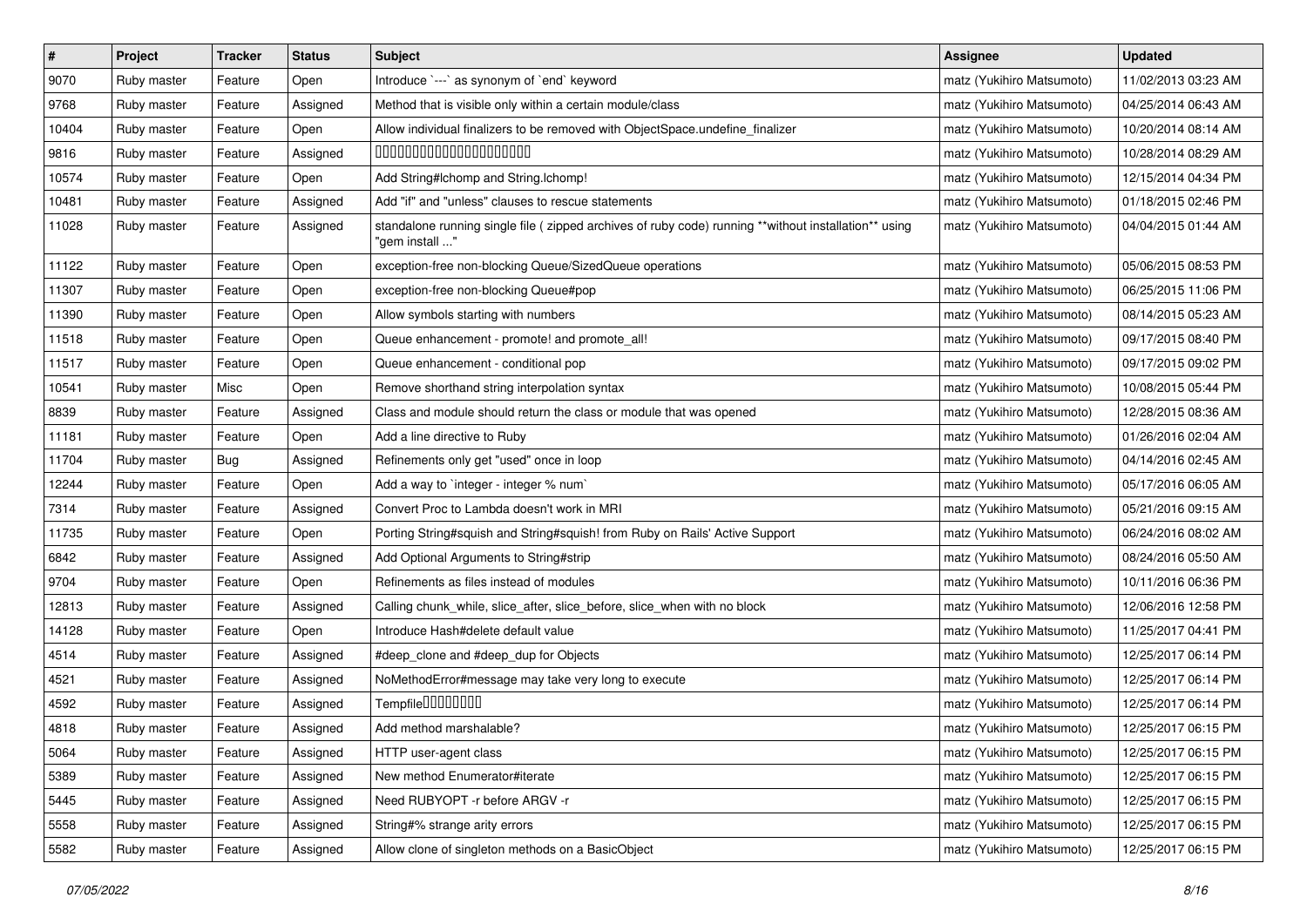| $\vert$ # | Project     | <b>Tracker</b> | <b>Status</b> | <b>Subject</b>                                                                             | <b>Assignee</b>           | <b>Updated</b>      |
|-----------|-------------|----------------|---------------|--------------------------------------------------------------------------------------------|---------------------------|---------------------|
| 5643      | Ruby master | Feature        | Assigned      | require/load options and binding option                                                    | matz (Yukihiro Matsumoto) | 12/25/2017 06:15 PM |
| 5741      | Ruby master | Feature        | Assigned      | Secure Erasure of Passwords                                                                | matz (Yukihiro Matsumoto) | 12/25/2017 06:15 PM |
| 5749      | Ruby master | Feature        | Assigned      | new method String#match_all needed                                                         | matz (Yukihiro Matsumoto) | 12/25/2017 06:15 PM |
| 5970      | Ruby master | Feature        | Assigned      | Add Enumerable#join with same semantics as Array#join                                      | matz (Yukihiro Matsumoto) | 12/25/2017 06:15 PM |
| 6277      | Ruby master | Feature        | Assigned      | Hash#convert_key                                                                           | matz (Yukihiro Matsumoto) | 12/25/2017 06:15 PM |
| 6293      | Ruby master | Feature        | Assigned      | new queue / blocking queues                                                                | matz (Yukihiro Matsumoto) | 12/25/2017 06:15 PM |
| 6317      | Ruby master | Feature        | Assigned      | Range#cover?000000Range00000000000000000000                                                | matz (Yukihiro Matsumoto) | 12/25/2017 06:15 PM |
| 6337      | Ruby master | Feature        | Assigned      | FileUtils#sync                                                                             | matz (Yukihiro Matsumoto) | 12/25/2017 06:15 PM |
| 6354      | Ruby master | Feature        | Assigned      | Remove escape (break/return/redo/next support) from class/module scope                     | matz (Yukihiro Matsumoto) | 12/25/2017 06:15 PM |
| 6376      | Ruby master | Feature        | Assigned      | Feature lookup and checking if feature is loaded                                           | matz (Yukihiro Matsumoto) | 12/25/2017 06:15 PM |
| 6413      | Ruby master | Feature        | Assigned      | Make Dir.entries default to Dir.entries(Dir.pwd)                                           | matz (Yukihiro Matsumoto) | 12/25/2017 06:15 PM |
| 6445      | Ruby master | Feature        | Assigned      | request for default length/position on string index                                        | matz (Yukihiro Matsumoto) | 12/25/2017 06:15 PM |
| 6611      | Ruby master | Feature        | Assigned      | Comments requested on implementation of set_parse_func                                     | matz (Yukihiro Matsumoto) | 12/25/2017 06:15 PM |
| 6641      | Ruby master | Feature        | Open          | Hash.auto constructor                                                                      | matz (Yukihiro Matsumoto) | 12/25/2017 06:15 PM |
| 6648      | Ruby master | Feature        | Assigned      | Provide a standard API for retrieving all command-line flags passed to Ruby                | matz (Yukihiro Matsumoto) | 12/25/2017 06:15 PM |
| 6671      | Ruby master | Feature        | Assigned      | File.split_all and File.split_root                                                         | matz (Yukihiro Matsumoto) | 12/25/2017 06:15 PM |
| 6802      | Ruby master | Feature        | Assigned      | String#scan should have equivalent yielding MatchData                                      | matz (Yukihiro Matsumoto) | 12/25/2017 06:15 PM |
| 6811      | Ruby master | Feature        | Assigned      | File, Dir and FileUtils should have bang-versions of singleton methods that fails silently | matz (Yukihiro Matsumoto) | 12/25/2017 06:15 PM |
| 6817      | Ruby master | Feature        | Open          | Partial application                                                                        | matz (Yukihiro Matsumoto) | 12/25/2017 06:15 PM |
| 7087      | Ruby master | Feature        | Assigned      | ::ConditionVariable#wait does not work with Monitor because Monitor#sleep does not exist   | matz (Yukihiro Matsumoto) | 12/25/2017 06:15 PM |
| 7121      | Ruby master | Feature        | Assigned      | Extending the use of `require'                                                             | matz (Yukihiro Matsumoto) | 12/25/2017 06:15 PM |
| 7132      | Ruby master | Feature        | Assigned      | Alternation between named / ordered method arguments and aliases for method arguments.     | matz (Yukihiro Matsumoto) | 12/25/2017 06:15 PM |
| 7149      | Ruby master | Feature        | Open          | Constant magic for everyone.                                                               | matz (Yukihiro Matsumoto) | 12/25/2017 06:15 PM |
| 7349      | Ruby master | Feature        | Assigned      | Struct#inspect needs more meaningful output                                                | matz (Yukihiro Matsumoto) | 12/25/2017 06:15 PM |
| 7377      | Ruby master | Feature        | Open          | #indetical? as an alias for #equal?                                                        | matz (Yukihiro Matsumoto) | 12/25/2017 06:15 PM |
| 7436      | Ruby master | Feature        | Assigned      | Allow for a "granularity" flag for backtrace_locations                                     | matz (Yukihiro Matsumoto) | 12/25/2017 06:15 PM |
| 7444      | Ruby master | Feature        | Open          | Array#product_set                                                                          | matz (Yukihiro Matsumoto) | 12/25/2017 06:15 PM |
| 7503      | Ruby master | Feature        | Assigned      | make timeout.rb async-interrupt safe by default                                            | matz (Yukihiro Matsumoto) | 12/25/2017 06:15 PM |
| 7548      | Ruby master | Feature        | Open          | <b>Load and Require Callbacks</b>                                                          | matz (Yukihiro Matsumoto) | 12/25/2017 06:15 PM |
| 7604      | Ruby master | Feature        | Open          | Make === comparison operator ability to delegate comparison to an argument                 | matz (Yukihiro Matsumoto) | 12/25/2017 06:15 PM |
| 7611      | Ruby master | Feature        | Open          | Focal method for all loads/requires                                                        | matz (Yukihiro Matsumoto) | 12/25/2017 06:15 PM |
| 7614      | Ruby master | Feature        | Open          | alias_accessor                                                                             | matz (Yukihiro Matsumoto) | 12/25/2017 06:15 PM |
| 7654      | Ruby master | Feature        | Open          | Add optional code block to IO::readlines                                                   | matz (Yukihiro Matsumoto) | 12/25/2017 06:15 PM |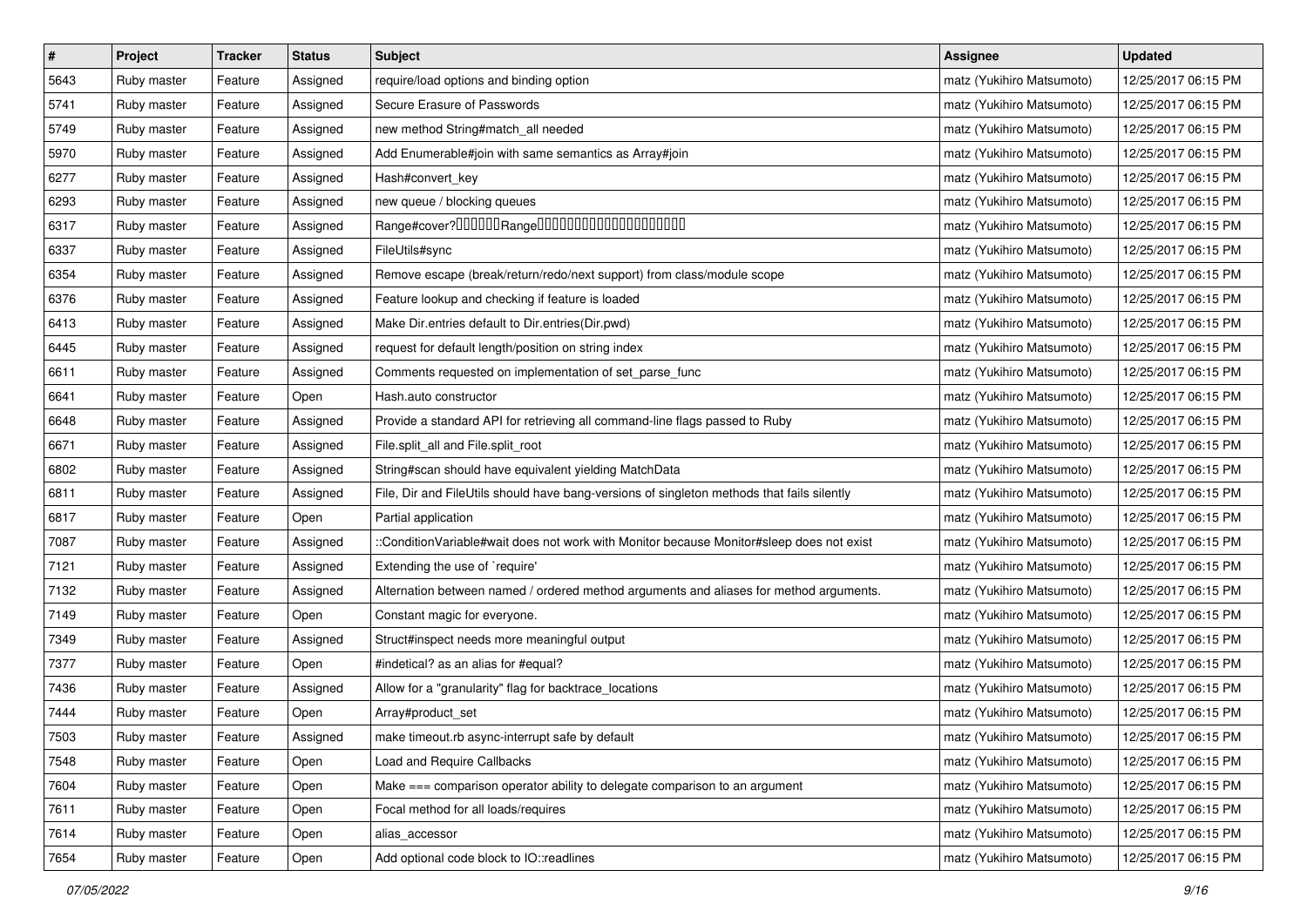| $\pmb{\#}$ | Project     | <b>Tracker</b> | <b>Status</b> | <b>Subject</b>                                                                     | <b>Assignee</b>           | <b>Updated</b>      |
|------------|-------------|----------------|---------------|------------------------------------------------------------------------------------|---------------------------|---------------------|
| 7657       | Ruby master | Feature        | Open          | Array#& doesn't accept Enumerables                                                 | matz (Yukihiro Matsumoto) | 12/25/2017 06:15 PM |
| 7704       | Ruby master | Feature        | Open          | Add a list of enabled (experimental) language features.                            | matz (Yukihiro Matsumoto) | 12/25/2017 06:15 PM |
| 7739       | Ruby master | Feature        | Assigned      | Define Hash#  as Hash#reverse_merge in Rails                                       | matz (Yukihiro Matsumoto) | 12/25/2017 06:15 PM |
| 7795       | Ruby master | Feature        | Open          | Symbol.defined? and/or to_existing_symbol                                          | matz (Yukihiro Matsumoto) | 12/25/2017 06:15 PM |
| 7848       | Ruby master | Feature        | Open          | Restore default state for core ruby objects                                        | matz (Yukihiro Matsumoto) | 12/25/2017 06:15 PM |
| 7876       | Ruby master | Feature        | Open          | Add method for accessing Class from within Singleton Class                         | matz (Yukihiro Matsumoto) | 12/25/2017 06:15 PM |
| 7883       | Ruby master | Feature        | Open          | Add Regex#to_proc                                                                  | matz (Yukihiro Matsumoto) | 12/25/2017 06:15 PM |
| 7914       | Ruby master | Feature        | Open          | Case for local class methods                                                       | matz (Yukihiro Matsumoto) | 12/25/2017 06:15 PM |
| 8016       | Ruby master | Feature        | Assigned      | Alias _FILE_ and _LINE_ as methods                                                 | matz (Yukihiro Matsumoto) | 12/25/2017 06:15 PM |
| 8042       | Ruby master | Feature        | Assigned      | Add Addrinfo#socket to create a socket that is not connected or bound              | matz (Yukihiro Matsumoto) | 12/25/2017 06:15 PM |
| 8061       | Ruby master | Feature        | Open          | 000000000000000                                                                    | matz (Yukihiro Matsumoto) | 12/25/2017 06:15 PM |
| 8536       | Ruby master | Feature        | Assigned      | Implement is_numeric? family of methods                                            | matz (Yukihiro Matsumoto) | 12/25/2017 06:15 PM |
| 8850       | Ruby master | Feature        | Assigned      | Convert Rational to decimal string                                                 | matz (Yukihiro Matsumoto) | 12/25/2017 06:15 PM |
| 9043       | Ruby master | Feature        | Open          | Add String#f method as shortcut for #freeze                                        | matz (Yukihiro Matsumoto) | 01/05/2018 09:00 PM |
| 9614       | Ruby master | Feature        | Open          | ordering of non-Hash items which use st_ internally                                | matz (Yukihiro Matsumoto) | 01/05/2018 09:00 PM |
| 8678       | Ruby master | Feature        | Assigned      | Allow invalid string to work with regexp                                           | matz (Yukihiro Matsumoto) | 01/05/2018 09:00 PM |
| 10498      | Ruby master | Feature        | Open          | Make 'loop' yield a counter                                                        | matz (Yukihiro Matsumoto) | 01/05/2018 09:01 PM |
| 5129       | Ruby master | Feature        | Assigned      | Create a core class "FileArray" and make "ARGF" its instance                       | matz (Yukihiro Matsumoto) | 01/23/2018 02:02 PM |
| 4824       | Ruby master | Feature        | Assigned      | Provide method Kernel#executed?                                                    | matz (Yukihiro Matsumoto) | 03/05/2018 04:57 AM |
| 5007       | Ruby master | Feature        | Assigned      | Proc#call_under: Unifying instance_eval and instance_exec                          | matz (Yukihiro Matsumoto) | 04/19/2018 07:57 AM |
| 14760      | Ruby master | Misc           | Open          | cross-thread IO#close semantics                                                    | matz (Yukihiro Matsumoto) | 05/17/2018 08:21 AM |
| 14724      | Ruby master | Feature        | Open          | chains of inequalities                                                             | matz (Yukihiro Matsumoto) | 05/19/2018 01:06 AM |
| 14546      | Ruby master | Feature        | Open          | Hash#delete!                                                                       | matz (Yukihiro Matsumoto) | 05/30/2018 08:24 PM |
| 7580       | Ruby master | Feature        | Assigned      | Range translation                                                                  | matz (Yukihiro Matsumoto) | 06/11/2018 09:51 AM |
| 12306      | Ruby master | Feature        | Open          | Implement String #blank? #present? and improve #strip and family to handle unicode | matz (Yukihiro Matsumoto) | 07/22/2018 10:55 PM |
| 14927      | Ruby master | Feature        | Open          | Loading multiple files at once                                                     | matz (Yukihiro Matsumoto) | 09/18/2018 12:38 AM |
| 5945       | Ruby master | Feature        | Assigned      | Add the ability to mark a at_exit as process-local.                                | matz (Yukihiro Matsumoto) | 10/10/2018 08:29 AM |
| 15112      | Ruby master | Feature        | Open          | Introducing the short form of `STDERR.puts expr.inspect`.                          | matz (Yukihiro Matsumoto) | 10/12/2018 02:02 AM |
| 14397      | Ruby master | Feature        | Assigned      | public, protected and private should return their arguments instead of self        | matz (Yukihiro Matsumoto) | 12/10/2018 07:08 AM |
| 15445      | Ruby master | Feature        | Open          | Reject '.123' in Float() method                                                    | matz (Yukihiro Matsumoto) | 01/10/2019 07:59 AM |
| 15764      | Ruby master | Bug            | Open          | Whitespace and control characters should not be permitted in tokens                | matz (Yukihiro Matsumoto) | 04/22/2019 07:48 AM |
| 15837      | Ruby master | Feature        | Open          | Module#name_components                                                             | matz (Yukihiro Matsumoto) | 05/08/2019 10:29 AM |
| 9123       | Ruby master | Feature        | Open          | Make Numeric#nonzero? behavior consistent with Numeric#zero?                       | matz (Yukihiro Matsumoto) | 06/11/2019 12:55 PM |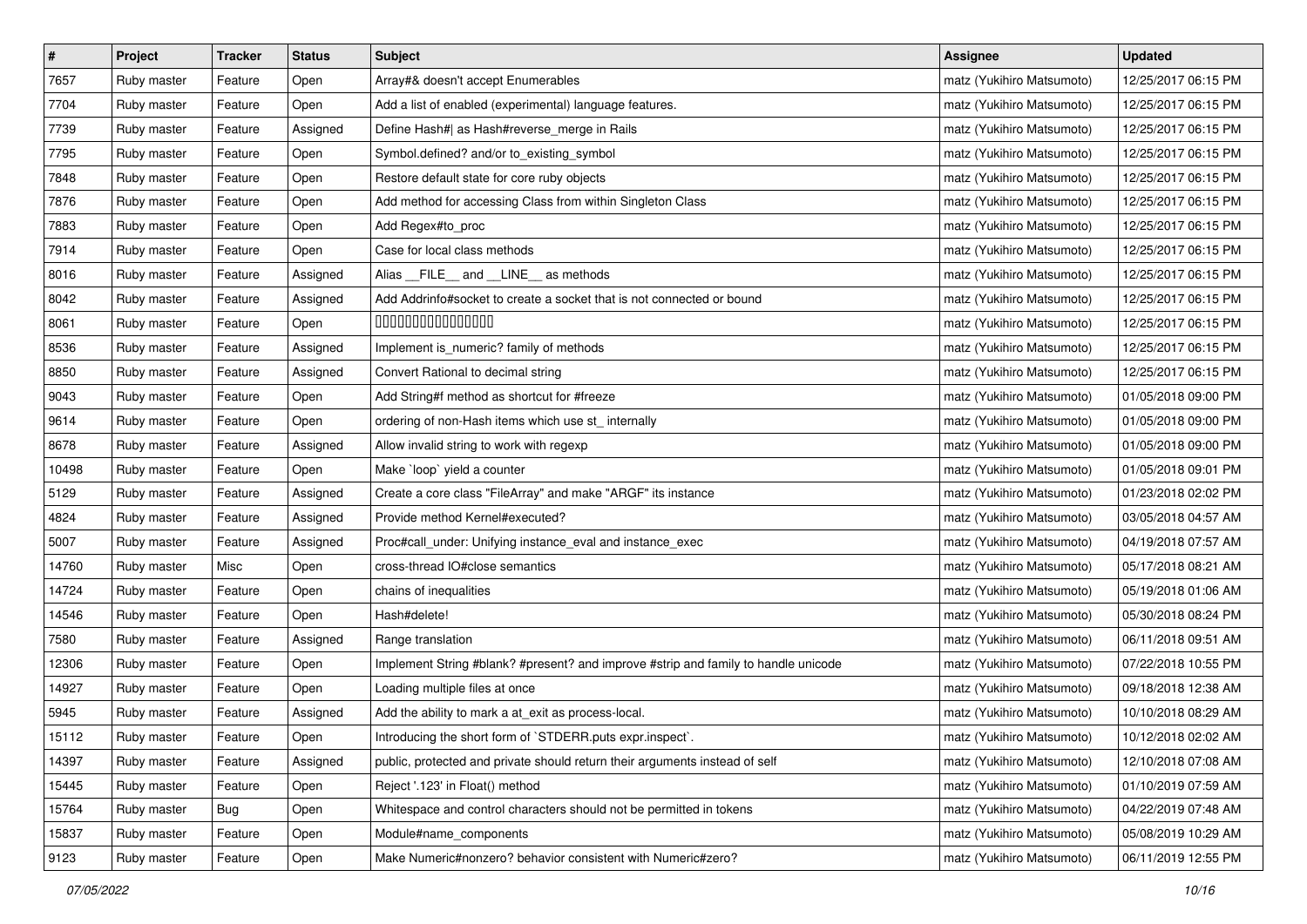| $\pmb{\#}$ | Project     | <b>Tracker</b> | <b>Status</b> | <b>Subject</b>                                                                                                    | <b>Assignee</b>           | <b>Updated</b>      |
|------------|-------------|----------------|---------------|-------------------------------------------------------------------------------------------------------------------|---------------------------|---------------------|
| 7702       | Ruby master | Feature        | Open          | Remove Proc#binding                                                                                               | matz (Yukihiro Matsumoto) | 07/15/2019 07:39 PM |
| 15991      | Ruby master | Feature        | Open          | Allow questionmarks in variable names                                                                             | matz (Yukihiro Matsumoto) | 07/30/2019 03:57 AM |
| 4539       | Ruby master | Feature        | Assigned      | Array#zip_with                                                                                                    | matz (Yukihiro Matsumoto) | 11/28/2019 08:23 AM |
| 8804       | Ruby master | Feature        | Open          | ONCE syntax                                                                                                       | matz (Yukihiro Matsumoto) | 01/04/2020 08:26 PM |
| 5781       | Ruby master | Feature        | Assigned      | Query attributes (attribute methods ending in `?` mark)                                                           | matz (Yukihiro Matsumoto) | 01/10/2020 06:34 AM |
| 14609      | Ruby master | Feature        | Open          | Let `Kernel#p` without an argument print the receiver                                                             | matz (Yukihiro Matsumoto) | 02/08/2020 08:43 PM |
| 16630      | Ruby master | Misc           | Assigned      | Deprecate pub/ruby/*snapshot* and use pub/ruby/snapshot/* instead                                                 | matz (Yukihiro Matsumoto) | 02/27/2020 09:52 AM |
| 11816      | Ruby master | Feature        | Assigned      | Partial safe navigation operator                                                                                  | matz (Yukihiro Matsumoto) | 04/14/2020 08:02 AM |
| 16894      | Ruby master | Feature        | Open          | Integer division for Ruby 3                                                                                       | matz (Yukihiro Matsumoto) | 05/18/2020 03:41 PM |
| 15277      | Ruby master | Feature        | Open          | at_exec                                                                                                           | matz (Yukihiro Matsumoto) | 05/25/2020 01:09 AM |
| 6596       | Ruby master | Feature        | Assigned      | New method `Array#indexes`                                                                                        | matz (Yukihiro Matsumoto) | 07/29/2020 01:41 AM |
| 6309       | Ruby master | Feature        | Assigned      | Add a reference queue for weak references                                                                         | matz (Yukihiro Matsumoto) | 08/23/2020 09:07 PM |
| 16992      | Ruby master | Feature        | Open          | Sets: officially ordered                                                                                          | matz (Yukihiro Matsumoto) | 09/03/2020 02:08 PM |
| 17279      | Ruby master | Feature        | Open          | Allow a negative step in Range#step with a block                                                                  | matz (Yukihiro Matsumoto) | 10/22/2020 02:23 AM |
| 17288      | Ruby master | Feature        | Open          | Optimize _send_ call with a literal method name                                                                   | matz (Yukihiro Matsumoto) | 10/30/2020 12:17 AM |
| 5456       | Ruby master | Feature        | Assigned      | kernel#syscall() should be removed.                                                                               | matz (Yukihiro Matsumoto) | 12/10/2020 08:46 AM |
| 7546       | Ruby master | Feature        | Open          | Change behavior of `Array#slice` for an argument of `Range` class                                                 | matz (Yukihiro Matsumoto) | 12/10/2020 08:49 AM |
| 7644       | Ruby master | Feature        | Assigned      | In refinements, change "using" keyword to a less generic word.                                                    | matz (Yukihiro Matsumoto) | 12/10/2020 08:49 AM |
| 8164       | Ruby master | Feature        | Assigned      | Public/Private                                                                                                    | matz (Yukihiro Matsumoto) | 12/10/2020 08:50 AM |
| 5825       | Ruby master | Feature        | Assigned      | Sweet instance var assignment in the object initializer                                                           | matz (Yukihiro Matsumoto) | 12/10/2020 08:53 AM |
| 6452       | Ruby master | Feature        | Assigned      | Allow extend to override class methods                                                                            | matz (Yukihiro Matsumoto) | 12/10/2020 08:53 AM |
| 6594       | Ruby master | Feature        | Assigned      | Integrated Functor                                                                                                | matz (Yukihiro Matsumoto) | 12/10/2020 08:53 AM |
| 6841       | Ruby master | Feature        | Assigned      | Shorthand for Assigning Return Value of Method to Self                                                            | matz (Yukihiro Matsumoto) | 12/10/2020 08:53 AM |
| 7748       | Ruby master | Feature        | Open          | Contextual send                                                                                                   | matz (Yukihiro Matsumoto) | 12/10/2020 08:53 AM |
| 8229       | Ruby master | Feature        | Open          | extend Hash.include?                                                                                              | matz (Yukihiro Matsumoto) | 12/10/2020 08:53 AM |
| 10489      | Ruby master | Feature        | Open          | Add inherit method for clearer and multiple inheritance                                                           | matz (Yukihiro Matsumoto) | 12/10/2020 08:53 AM |
| 6869       | Ruby master | Feature        | Open          | Do not treat `_` parameter exceptionally                                                                          | matz (Yukihiro Matsumoto) | 12/10/2020 08:58 AM |
| 16461      | Ruby master | Feature        | Assigned      | Proc#using                                                                                                        | matz (Yukihiro Matsumoto) | 12/10/2020 09:10 AM |
| 6810       | Ruby master | Feature        | Assigned      | module A::B; end` is not equivalent to `module A; module B; end; end` with respect to constant`<br>lookup (scope) | matz (Yukihiro Matsumoto) | 12/10/2020 09:22 AM |
| 8948       | Ruby master | Feature        | Assigned      | Frozen regex                                                                                                      | matz (Yukihiro Matsumoto) | 12/20/2020 07:15 PM |
| 17291      | Ruby master | Feature        | Assigned      | Optimize __send__ call                                                                                            | matz (Yukihiro Matsumoto) | 01/12/2021 05:47 AM |
| 11882      | Ruby master | Feature        | Open          | Map or NamedMap                                                                                                   | matz (Yukihiro Matsumoto) | 01/17/2021 01:31 PM |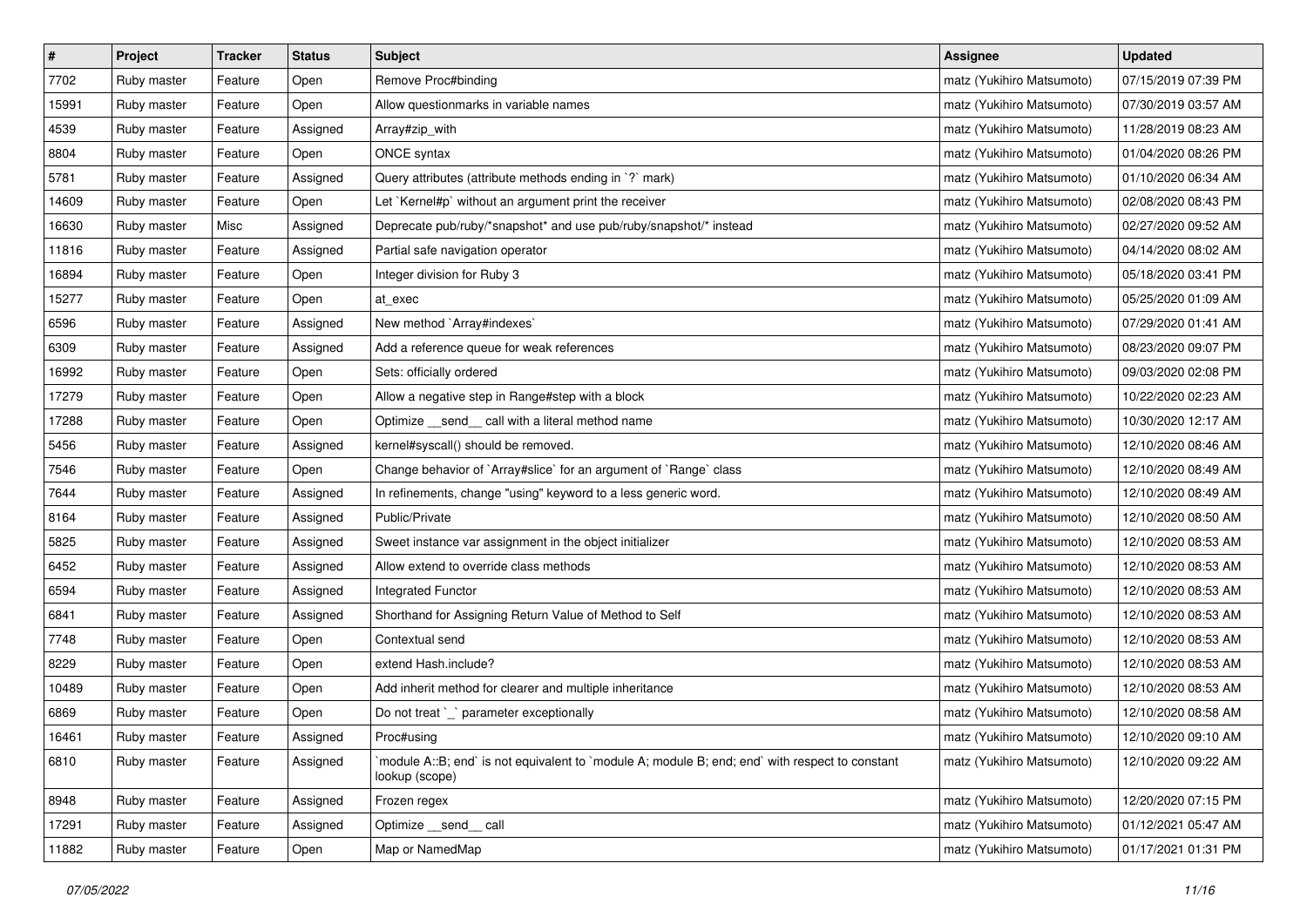| $\vert$ # | Project     | <b>Tracker</b> | <b>Status</b> | Subject                                                                               | Assignee                                | <b>Updated</b>      |
|-----------|-------------|----------------|---------------|---------------------------------------------------------------------------------------|-----------------------------------------|---------------------|
| 17184     | Ruby master | Feature        | Open          | No stdlib function to perform simple string replacement                               | matz (Yukihiro Matsumoto)               | 02/23/2021 09:27 PM |
| 12543     | Ruby master | Feature        | Assigned      | explicit tail call syntax: foo() then return                                          | matz (Yukihiro Matsumoto)               | 04/18/2021 03:02 PM |
| 17830     | Ruby master | Feature        | Open          | Add Integer#previous and Integer#prev                                                 | matz (Yukihiro Matsumoto)               | 04/27/2021 11:35 PM |
| 13129     | Ruby master | Feature        | Assigned      | Refinements cannot refine method_missing and respond_to_missing?                      | matz (Yukihiro Matsumoto)               | 07/03/2021 10:45 PM |
| 10287     | Ruby master | Feature        | Open          | rename COLON3 to COLON2_HEAD.                                                         | matz (Yukihiro Matsumoto)               | 07/27/2021 09:34 AM |
| 10549     | Ruby master | Feature        | Open          | Deprecate each_with_index and each_with_object in favor of with_index and with_object | matz (Yukihiro Matsumoto)               | 07/27/2021 11:09 AM |
| 15192     | Ruby master | Feature        | Open          | Introduce a new "shortcut assigning" syntax to convenient setup instance variables    | matz (Yukihiro Matsumoto)               | 12/14/2021 06:42 PM |
| 17785     | Ruby master | Feature        | Open          | Allow named parameters to be keywords                                                 | matz (Yukihiro Matsumoto)               | 12/17/2021 06:10 PM |
| 6308      | Ruby master | Feature        | Assigned      | Eliminate delegation from WeakRef                                                     | matz (Yukihiro Matsumoto)               | 12/23/2021 11:40 PM |
| 8271      | Ruby master | Feature        | Assigned      | Proposal for moving to a more visible, formal process for feature requests            | matz (Yukihiro Matsumoto)               | 12/23/2021 11:40 PM |
| 9023      | Ruby master | Feature        | Assigned      | Array#tail                                                                            | matz (Yukihiro Matsumoto)               | 12/23/2021 11:40 PM |
| 11627     | Ruby master | Feature        | Open          | make `nonzero` an alias of `nonzero?`                                                 | matz (Yukihiro Matsumoto)               | 12/23/2021 11:43 PM |
| 12019     | Ruby master | Feature        | Open          | Better low-level support for writing concurrent libraries                             | matz (Yukihiro Matsumoto)               | 12/23/2021 11:43 PM |
| 14982     | Ruby master | Feature        | Open          | Improve namespace system in ruby to avoiding top-level names chaos                    | matz (Yukihiro Matsumoto)               | 12/31/2021 05:39 PM |
| 16986     | Ruby master | Feature        | Open          | Anonymous Struct literal                                                              | matz (Yukihiro Matsumoto)               | 01/15/2022 04:57 PM |
| 17849     | Ruby master | Feature        | Open          | Fix Timeout timeout so that it can be used in threaded Web servers                    | matz (Yukihiro Matsumoto)               | 04/10/2022 06:26 AM |
| 16495     | Ruby master | Feature        | Open          | Inconsistent quotes in error messages                                                 | matz (Yukihiro Matsumoto)               | 06/15/2022 04:21 PM |
| 18159     | Ruby master | Feature        | Open          | Integrate functionality of dead_end gem into Ruby                                     | matz (Yukihiro Matsumoto)               | 06/17/2022 02:06 PM |
| 15330     | Ruby master | Feature        | Open          | autoload_relative                                                                     | matz (Yukihiro Matsumoto)               | 06/19/2022 11:25 PM |
| 18439     | Ruby master | Feature        | Open          | Support YJIT for VC++                                                                 | maximecb (Maxime<br>Chevalier-Boisvert) | 01/10/2022 11:29 PM |
| 10782     | Ruby master | Feature        | Assigned      | Patch: Add constants for BigDecimal for ZERO, ONE, TEN                                | mrkn (Kenta Murata)                     | 05/21/2015 08:13 AM |
| 5133      | Ruby master | Feature        | Assigned      | Array#unzip as an alias of Array#transpose                                            | mrkn (Kenta Murata)                     | 12/25/2017 06:15 PM |
| 5310      | Ruby master | Feature        | Assigned      | Integral objects                                                                      | mrkn (Kenta Murata)                     | 12/25/2017 06:15 PM |
| 6857      | Ruby master | Feature        | Assigned      | bigdecimal/math BigMath.E/BigMath.exp R. P. Feynman inspired optimization             | mrkn (Kenta Murata)                     | 12/25/2017 06:15 PM |
| 6973      | Ruby master | Feature        | Assigned      | Add an #integral? method to Numeric to test for whole-number values                   | mrkn (Kenta Murata)                     | 12/25/2017 06:15 PM |
| 7321      | Ruby master | Feature        | Assigned      | Newton.#nsolve 00 2 0000000000                                                        | mrkn (Kenta Murata)                     | 12/25/2017 06:15 PM |
| 8295      | Ruby master | Feature        | Assigned      | Float I Rational 0000000000000 BigDecimal 0000000                                     | mrkn (Kenta Murata)                     | 12/25/2017 06:15 PM |
| 5179      | Ruby master | <b>Bug</b>     | Assigned      | Complex#rationalize and to_r with approximate zeros                                   | mrkn (Kenta Murata)                     | 01/17/2020 03:00 AM |
| 16350     | Ruby master | Feature        | Assigned      | ArithmeticSequence#member? can result in infinite loop                                | mrkn (Kenta Murata)                     | 05/29/2020 10:26 PM |
| 14476     | Ruby master | Feature        | Assigned      | Adding same_all? for checking whether all items in an Array are same                  | mrkn (Kenta Murata)                     | 08/28/2020 01:10 PM |
| 17339     | Ruby master | Feature        | Assigned      | Semantic grouping with BigDecimal#to_s                                                | mrkn (Kenta Murata)                     | 12/20/2021 12:39 PM |
| 18677     | Ruby master | <b>Bug</b>     | Assigned      | BigDecimal#power (**) returns FloatDomainError when passing an infinite parameter     | mrkn (Kenta Murata)                     | 04/20/2022 02:04 AM |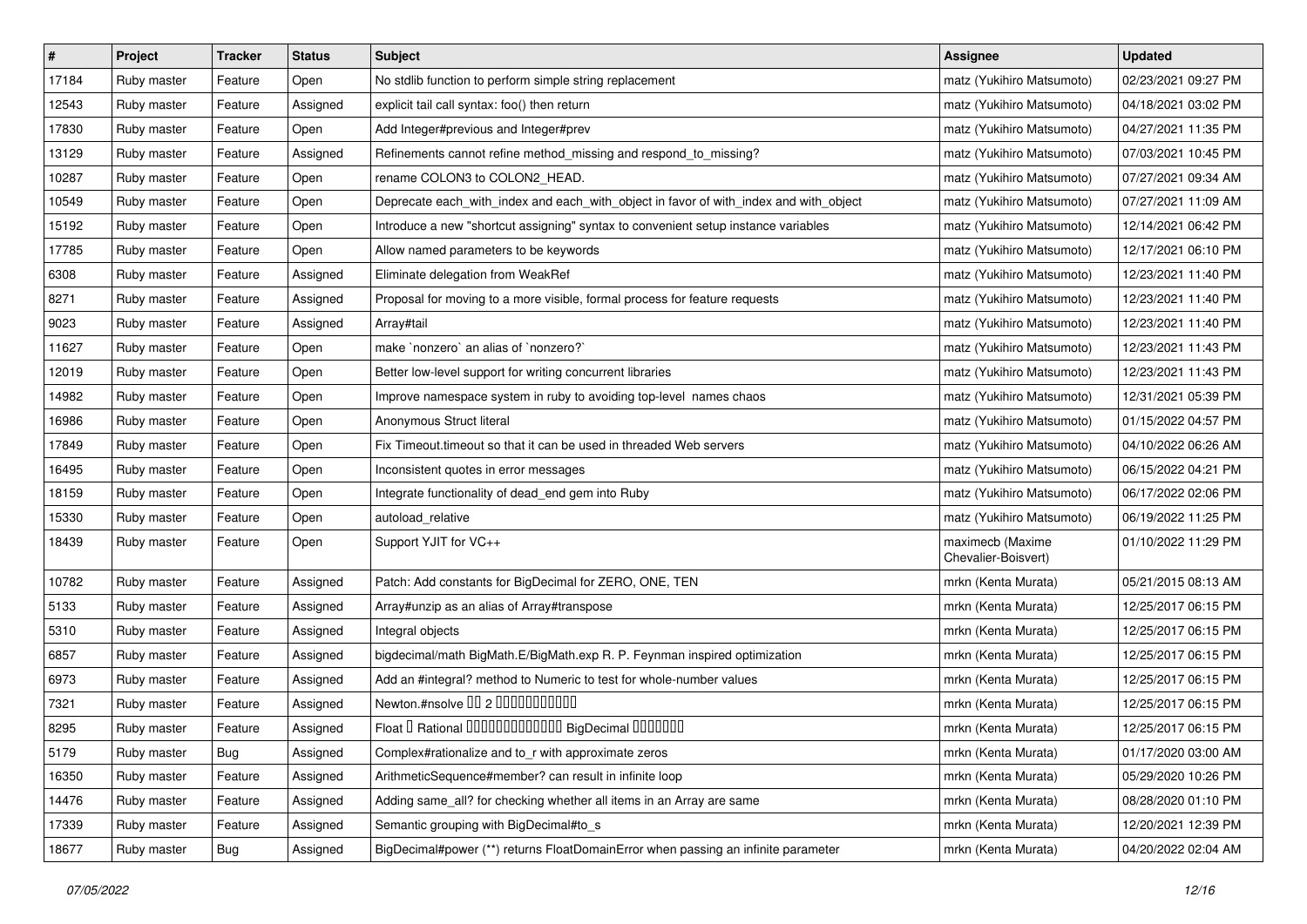| $\pmb{\#}$ | Project     | <b>Tracker</b> | <b>Status</b> | <b>Subject</b>                                                                                               | <b>Assignee</b>         | <b>Updated</b>      |
|------------|-------------|----------------|---------------|--------------------------------------------------------------------------------------------------------------|-------------------------|---------------------|
| 5654       | Ruby master | Feature        | Assigned      | Introduce global lock to avoid concurrent require                                                            | nahi (Hiroshi Nakamura) | 12/25/2017 06:15 PM |
| 10628      | Ruby master | Misc           | Open          | Peformance of URI module                                                                                     | naruse (Yui NARUSE)     | 12/26/2014 04:08 PM |
| 6265       | Ruby master | Feature        | Assigned      | Remove 'useless' 'concatenation' syntax                                                                      | naruse (Yui NARUSE)     | 08/10/2016 02:36 AM |
| 13221      | Ruby master | Feature        | Assigned      | [PATCH] gems/bundled_gems: add "curses" RubyGem                                                              | naruse (Yui NARUSE)     | 09/25/2017 06:32 PM |
| 5461       | Ruby master | Feature        | Assigned      | Add pipelining to Net::HTTP                                                                                  | naruse (Yui NARUSE)     | 12/25/2017 06:15 PM |
| 7892       | Ruby master | Bug            | Open          | MIME encoding bug of NKF.nkf                                                                                 | naruse (Yui NARUSE)     | 12/25/2017 06:15 PM |
| 9020       | Ruby master | Feature        | Assigned      | Net::HTTPResponse predicate/query methods                                                                    | naruse (Yui NARUSE)     | 12/25/2017 06:15 PM |
| 15007      | Ruby master | Misc           | Open          | Let all Init_xxx and extension APIs frequently called from init code paths be considered cold                | naruse (Yui NARUSE)     | 12/06/2018 11:05 AM |
| 11526      | Ruby master | Bug            | Assigned      | Streaming HTTP requests are not idempotent and should not be retried                                         | naruse (Yui NARUSE)     | 07/01/2019 09:16 PM |
| 5764       | Ruby master | Feature        | Assigned      | Net::HTTP should assume HTTP/0.9 on unexpected responses                                                     | naruse (Yui NARUSE)     | 07/15/2019 05:06 PM |
| 15940      | Ruby master | Feature        | Open          | Coerce symbols internal fstrings in UTF8 rather than ASCII to better share memory with string literals       | naruse (Yui NARUSE)     | 07/30/2019 04:17 AM |
| 15931      | Ruby master | Feature        | Open          | encoding for CESU-8                                                                                          | naruse (Yui NARUSE)     | 12/20/2019 05:42 AM |
| 16559      | Ruby master | Feature        | Open          | Net::HTTP#request injects "Connection: close" header if #started? is false, wasting HTTP server<br>resources | naruse (Yui NARUSE)     | 05/28/2020 07:37 PM |
| 17111      | Ruby master | Feature        | Assigned      | Improve performance of Net::HTTPHeader#set_form by 40%                                                       | naruse (Yui NARUSE)     | 08/10/2020 05:36 AM |
| 17638      | Ruby master | Feature        | Assigned      | Support backtracing with the libbacktrace library                                                            | naruse (Yui NARUSE)     | 03/05/2021 03:40 PM |
| 18371      | Ruby master | Misc           | Assigned      | Release branches (release information in general)                                                            | naruse (Yui NARUSE)     | 03/23/2022 10:32 PM |
| 8449       | Ruby master | Feature        | Open          | Array#ary plus always returns an array                                                                       | nobu (Nobuyoshi Nakada) | 06/02/2013 04:23 PM |
| 8959       | Ruby master | Feature        | Assigned      | Allow top level prepend                                                                                      | nobu (Nobuyoshi Nakada) | 10/16/2013 03:22 AM |
| 6769       | Ruby master | Feature        | Assigned      | rbinstall.rb: install both src and batch files separetely                                                    | nobu (Nobuyoshi Nakada) | 10/30/2015 12:38 PM |
| 11670      | Ruby master | Feature        | Open          | Show warning to make nested def obsolete                                                                     | nobu (Nobuyoshi Nakada) | 11/09/2015 07:40 AM |
| 12064      | Ruby master | Feature        | Open          | Make creation of enc/unicode/casefold.h automatic again                                                      | nobu (Nobuyoshi Nakada) | 02/12/2016 06:13 AM |
| 13269      | Ruby master | Bug            | Assigned      | test/readline/test_readline.rb and mingw                                                                     | nobu (Nobuyoshi Nakada) | 03/13/2017 08:56 AM |
| 12473      | Ruby master | <b>Bug</b>     | Assigned      | Test failure on fedora with TestTimeExtension#test_huge_precision                                            | nobu (Nobuyoshi Nakada) | 04/28/2017 01:45 PM |
| 12725      | Ruby master | Bug            | Assigned      | Trying to use ./miniruby before it exists                                                                    | nobu (Nobuyoshi Nakada) | 04/28/2017 01:45 PM |
| 13577      | Ruby master | Feature        | Assigned      | Digest file accidentally receives File object but uses file path                                             | nobu (Nobuyoshi Nakada) | 05/20/2017 06:50 PM |
| 13378      | Ruby master | Feature        | Open          | Eliminate 4 of 8 syscalls when requiring file by absolute path                                               | nobu (Nobuyoshi Nakada) | 06/16/2017 07:57 AM |
| 13516      | Ruby master | Feature        | Assigned      | Improve the text of the circular require warning                                                             | nobu (Nobuyoshi Nakada) | 08/31/2017 05:49 AM |
| 2324       | Ruby master | Feature        | Assigned      | Dir instance methods for relative path                                                                       | nobu (Nobuyoshi Nakada) | 12/25/2017 05:58 PM |
| 4924       | Ruby master | Feature        | Assigned      | mkmf have_header fails with C++ headers                                                                      | nobu (Nobuyoshi Nakada) | 12/25/2017 06:15 PM |
| 7532       | Ruby master | Feature        | Assigned      | Hardcoded compiler location                                                                                  | nobu (Nobuyoshi Nakada) | 12/25/2017 06:15 PM |
| 7745       | Ruby master | Feature        | Open          | lib/observer.rb: Observers are compared by identity                                                          | nobu (Nobuyoshi Nakada) | 12/25/2017 06:15 PM |
| 9955       | Ruby master | Bug            | Assigned      | issue building dll on mingw, library not found                                                               | nobu (Nobuyoshi Nakada) | 01/05/2018 09:00 PM |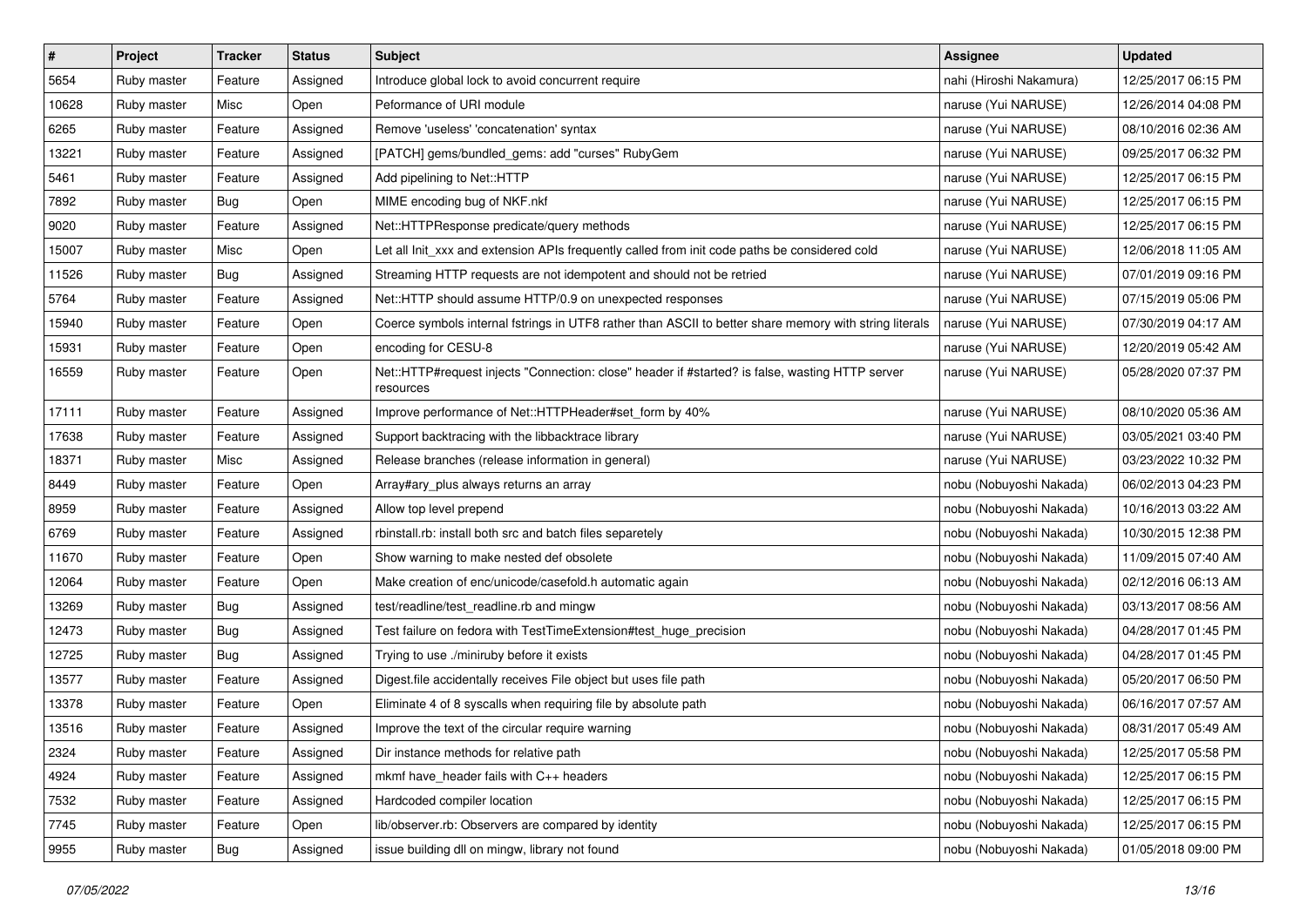| $\pmb{\#}$ | Project     | <b>Tracker</b> | <b>Status</b> | <b>Subject</b>                                                                                                                         | <b>Assignee</b>          | <b>Updated</b>      |
|------------|-------------|----------------|---------------|----------------------------------------------------------------------------------------------------------------------------------------|--------------------------|---------------------|
| 5317       | Ruby master | Bug            | Assigned      |                                                                                                                                        | nobu (Nobuyoshi Nakada)  | 01/05/2018 09:00 PM |
| 6360       | Ruby master | Bug            | Assigned      | Debug information build even without requesting it                                                                                     | nobu (Nobuyoshi Nakada)  | 01/05/2018 09:00 PM |
| 7964       | Ruby master | Bug            | Assigned      | Writing an ASCII-8BIT String to a StringIO created from a UTF-8 String                                                                 | nobu (Nobuyoshi Nakada)  | 01/05/2018 09:00 PM |
| 14692      | Ruby master | Misc           | Open          | Question: Ruby stdlib's Option Parser                                                                                                  | nobu (Nobuyoshi Nakada)  | 04/22/2018 05:53 AM |
| 14543      | Ruby master | <b>Bug</b>     | Assigned      | `make commit` show error of `common-srcs`                                                                                              | nobu (Nobuyoshi Nakada)  | 06/02/2018 04:17 AM |
| 14971      | Ruby master | Bug            | Open          | error: implicit declaration of function 'rb vm call0                                                                                   | nobu (Nobuyoshi Nakada)  | 09/06/2018 03:53 AM |
| 6012       | Ruby master | Feature        | Assigned      | Proc#source_location also return the column                                                                                            | nobu (Nobuyoshi Nakada)  | 02/12/2019 07:49 AM |
| 16025      | Ruby master | Misc           | Assigned      | 'st_check_for_sizeof_st_index_t' declared as array with a negative size (emscripten)                                                   | nobu (Nobuyoshi Nakada)  | 07/30/2019 11:20 AM |
| 15806      | Ruby master | Misc           | Assigned      | Explicitly initialise encodings on init to remove branches on encoding lookup                                                          | nobu (Nobuyoshi Nakada)  | 08/29/2019 04:29 AM |
| 8299       | Ruby master | <b>Bug</b>     | Assigned      | Minor error in float parsing                                                                                                           | nobu (Nobuyoshi Nakada)  | 12/30/2019 03:00 AM |
| 16747      | Ruby master | Misc           | Assigned      | Repository reorganization request                                                                                                      | nobu (Nobuyoshi Nakada)  | 05/22/2020 01:30 PM |
| 7840       | Ruby master | Bug            | Open          | -Wdeclaration-after-statement is valid for C/ObiC but not for C++                                                                      | nobu (Nobuyoshi Nakada)  | 06/02/2020 04:41 PM |
| 8270       | Ruby master | Feature        | Open          | Ruby should build without thread support (aka minix)                                                                                   | nobu (Nobuyoshi Nakada)  | 12/10/2020 08:53 AM |
| 16291      | Ruby master | Feature        | Open          | Introduce support for resize in rb_ary_freeze and prefer internal use of rb_ary_freeze and<br>rb_str_freeze for String and Array types | nobu (Nobuyoshi Nakada)  | 12/25/2020 02:43 AM |
| 17578      | Ruby master | Bug            | Assigned      | mkmf experimental C++ Support                                                                                                          | nobu (Nobuyoshi Nakada)  | 01/27/2021 03:51 AM |
| 7394       | Ruby master | Feature        | Assigned      | Enumerable#find ifnone parameter could be non-callable                                                                                 | nobu (Nobuyoshi Nakada)  | 02/10/2021 09:32 AM |
| 9010       | Ruby master | <b>Bug</b>     | Assigned      | ./configure --prefix= cannot handle directories with spaces                                                                            | nobu (Nobuyoshi Nakada)  | 04/26/2021 10:38 PM |
| 8460       | Ruby master | Feature        | Assigned      | PATCH: optparse: add keep_unknown option                                                                                               | nobu (Nobuyoshi Nakada)  | 05/27/2021 10:07 PM |
| 13298      | Ruby master | Bug            | Assigned      | mingw SEGV TestEnumerable#test_callcc                                                                                                  | nobu (Nobuyoshi Nakada)  | 06/04/2021 03:41 AM |
| 17662      | Ruby master | Misc           | Assigned      | The heredoc pattern used in tests does not syntax highlight correctly in many editors                                                  | nobu (Nobuyoshi Nakada)  | 06/30/2021 12:54 PM |
| 15305      | Ruby master | Feature        | Open          | [PATCH] include/ruby/ruby.h (RB_ALLOCV*): remove GC guard                                                                              | nobu (Nobuyoshi Nakada)  | 07/27/2021 11:39 AM |
| 16836      | Ruby master | Bug            | Assigned      | configure-time LDFLAGS leak into ruby pkg-config file                                                                                  | nobu (Nobuyoshi Nakada)  | 08/14/2021 09:10 AM |
| 10416      | Ruby master | <b>Bug</b>     | Open          | Create mechanism for updating of Unicode data files downstreams when we want                                                           | nobu (Nobuyoshi Nakada)  | 10/08/2021 06:40 AM |
| 12436      | Ruby master | Bug            | Assigned      | newline argument of File.open seems not respected on Windows                                                                           | nobu (Nobuyoshi Nakada)  | 10/25/2021 09:07 AM |
| 16497      | Ruby master | Bug            | Assigned      | StringIO#internal_encoding is broken (more severely in 2.7)                                                                            | nobu (Nobuyoshi Nakada)  | 10/26/2021 04:31 PM |
| 18623      | Ruby master | Bug            | Open          | `make runnable` does not work                                                                                                          | nobu (Nobuyoshi Nakada)  | 03/16/2022 01:28 AM |
| 16978      | Ruby master | Feature        | Open          | Ruby should not use realpath for __FILE_                                                                                               | nobu (Nobuyoshi Nakada)  | 04/01/2022 11:30 AM |
| 11299      | Ruby master | Feature        | Open          | [PATCH] use Array instead of custom struct for generic ivars                                                                           | normalperson (Eric Wong) | 06/24/2015 12:38 AM |
| 13721      | Ruby master | Feature        | Assigned      | [PATCH] net/imap: dedupe attr keys in Net::IMAP::FetchData                                                                             | normalperson (Eric Wong) | 07/27/2017 09:51 AM |
| 10328      | Ruby master | Feature        | Open          | [PATCH] make OPT_SUPPORT_JOKE a proper VM option                                                                                       | normalperson (Eric Wong) | 01/05/2018 09:01 PM |
| 15072      | Ruby master | <b>Bug</b>     | Open          | thread.c:4356:5: error: implicit declaration of function 'ubf_list_atfork'                                                             | normalperson (Eric Wong) | 09/20/2018 03:32 AM |
| 14901      | Ruby master | Feature        | Assigned      | [PATCH] do not block SIGCHLD in normal Ruby Threads                                                                                    | normalperson (Eric Wong) | 07/19/2021 05:23 AM |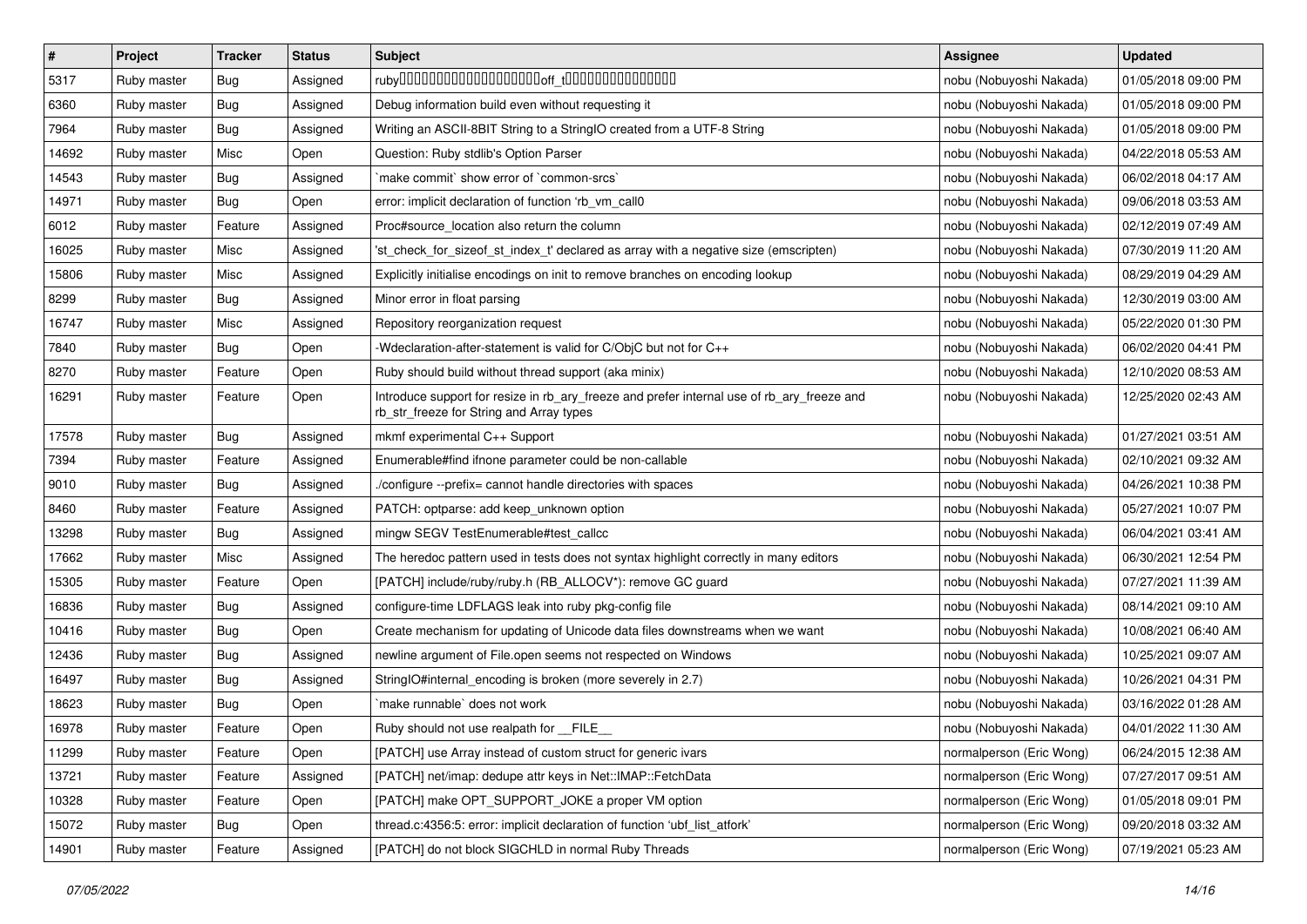| $\vert$ # | Project     | Tracker | <b>Status</b> | <b>Subject</b>                                                                | <b>Assignee</b>                       | <b>Updated</b>      |
|-----------|-------------|---------|---------------|-------------------------------------------------------------------------------|---------------------------------------|---------------------|
| 18727     | Ruby master | Bug     | Assigned      | Make failed on x86_64-cygwin (LoadError)                                      | peterzhu2118 (Peter Zhu)              | 04/16/2022 05:15 AM |
| 16805     | Ruby master | Misc    | Assigned      | Coroutine's license is unclear                                                | ReiOdaira (Rei Odaira)                | 07/01/2021 10:09 PM |
| 12582     | Ruby master | Bug     | Assigned      | OpenSSL Authenticated Encryption should check for tag length                  | rhenium (Kazuki Yamaguchi)            | 04/28/2017 01:45 PM |
| 12354     | Ruby master | Feature | Assigned      | PKey::EC Can't output public key pem when private key exists                  | rhenium (Kazuki Yamaguchi)            | 07/24/2019 10:57 PM |
| 8126      | Ruby master | Feature | Assigned      | OpenSSL::SSL::SSLSocket does not define #recv and #send messages              | rhenium (Kazuki Yamaguchi)            | 08/08/2019 11:05 PM |
| 18658     | Ruby master | Bug     | Open          | Need openssl 3 support for Ubuntu 22.04 (Ruby 2.7.x and 3.0.x)                | rhenium (Kazuki Yamaguchi)            | 05/30/2022 08:06 PM |
| 5434      | Ruby master | Feature | Assigned      | Allow per-class whitelisting of methods safe to expose through DRb            | seki (Masatoshi Seki)                 | 12/25/2017 06:15 PM |
| 14412     | Ruby master | Feature | Assigned      | DRb UNIX on local machine: add support for getpeereid()                       | seki (Masatoshi Seki)                 | 01/28/2018 12:51 PM |
| 13864     | Ruby master | Bug     | Assigned      | Rinda multicast test failures due to missing default route                    | seki (Masatoshi Seki)                 | 08/17/2021 07:16 AM |
| 12281     | Ruby master | Feature | Assigned      | Allow lexically scoped use of refinements with `using {}` block syntax        | shugo (Shugo Maeda)                   | 06/13/2016 07:44 AM |
| 6682      | Ruby master | Feature | Assigned      | Add a method to return an instance attached by a singleton class              | shyouhei (Shyouhei Urabe)             | 12/25/2017 06:15 PM |
| 17289     | Ruby master | Bug     | Assigned      | Time#strftime occurs Segmentation Fault on ruby-2.7.2p137                     | shyouhei (Shyouhei Urabe)             | 11/05/2020 07:57 AM |
| 17376     | Ruby master | Misc    | Assigned      | Reduce number of GitHub Actions                                               | shyouhei (Shyouhei Urabe)             | 12/10/2020 11:50 AM |
| 18726     | Ruby master | Misc    | Open          | CI Error on c99 and c2x                                                       | shyouhei (Shyouhei Urabe)             | 04/19/2022 09:05 AM |
| 18893     | Ruby master | Bug     | Open          | Don't redefine memcpy(3)                                                      | shyouhei (Shyouhei Urabe)             | 07/05/2022 08:55 AM |
| 11955     | Ruby master | Feature | Assigned      | Expose Object that Receives logs in Logger                                    | sonots (Naotoshi Seo)                 | 11/09/2017 11:35 AM |
| 9115      | Ruby master | Bug     | Assigned      | Logger traps all exceptions; breaks Timeout                                   | sonots (Naotoshi Seo)                 | 08/20/2019 12:47 PM |
| 13622     | Ruby master | Misc    | Assigned      | Documentation missing                                                         | stomar (Marcus Stollsteimer)          | 06/03/2017 07:27 AM |
| 6613      | Ruby master | Feature | Assigned      | VT_RECORD, IRecordInfo Support in WIN32OLE                                    | suke (Masaki Suketa)                  | 12/25/2017 06:15 PM |
| 15239     | Ruby master | Feature | Assigned      | [patch] test-spec win32ole                                                    | suke (Masaki Suketa)                  | 12/29/2019 01:04 PM |
| 5334      | Ruby master | Bug     | Assigned      | Segmentation fault in InternetExplorer IServiceProvider interface             | suke (Masaki Suketa)                  | 12/30/2019 03:00 AM |
| 9590      | Ruby master | Feature | Open          | introduce st_foreach_update and st_foreach_update_check for performance.      | tarui (Masaya Tarui)                  | 01/05/2018 09:00 PM |
| 7518      | Ruby master | Feature | Assigned      | Fiddle::Pointer#to_str and Fiddle::Pointer#to_int should be removed           | tenderlovemaking (Aaron<br>Patterson) | 08/15/2013 04:56 AM |
| 7488      | Ruby master | Feature | Assigned      | Receiving object_id in object creation probes                                 | tenderlovemaking (Aaron<br>Patterson) | 12/25/2017 06:15 PM |
| 7788      | Ruby master | Feature | Open          | YAML Tag Schema Support                                                       | tenderlovemaking (Aaron<br>Patterson) | 12/25/2017 06:15 PM |
| 11292     | Ruby master | Feature | Open          | objspace: Dump type of special consts                                         | tmm1 (Aman Karmani)                   | 06/22/2015 04:22 AM |
| 11599     | Ruby master | Feature | Open          | Dump entries of hash in ObjectSpace                                           | tmm1 (Aman Karmani)                   | 11/24/2015 05:52 PM |
| 10038     | Ruby master | Feature | Assigned      | Extend ObjectSpace.dump to expose buffer addresses for String and Array       | tmm1 (Aman Karmani)                   | 01/05/2018 09:01 PM |
| 11142     | Ruby master | Bug     | Open          | Command line argument parser on windows handles double quotes inconsistently. | usa (Usaku NAKAMURA)                  | 05/12/2015 04:09 PM |
| 12653     | Ruby master | Feature | Assigned      | Use wide WinAPI for rb_w32_getcwd                                             | usa (Usaku NAKAMURA)                  | 09/12/2016 06:35 AM |
| 15166     | Ruby master | Feature | Assigned      | 2.5 times faster implementation than current gcd implmentation                | watson1978 (Shizuo Fujita)            | 04/26/2019 09:12 PM |